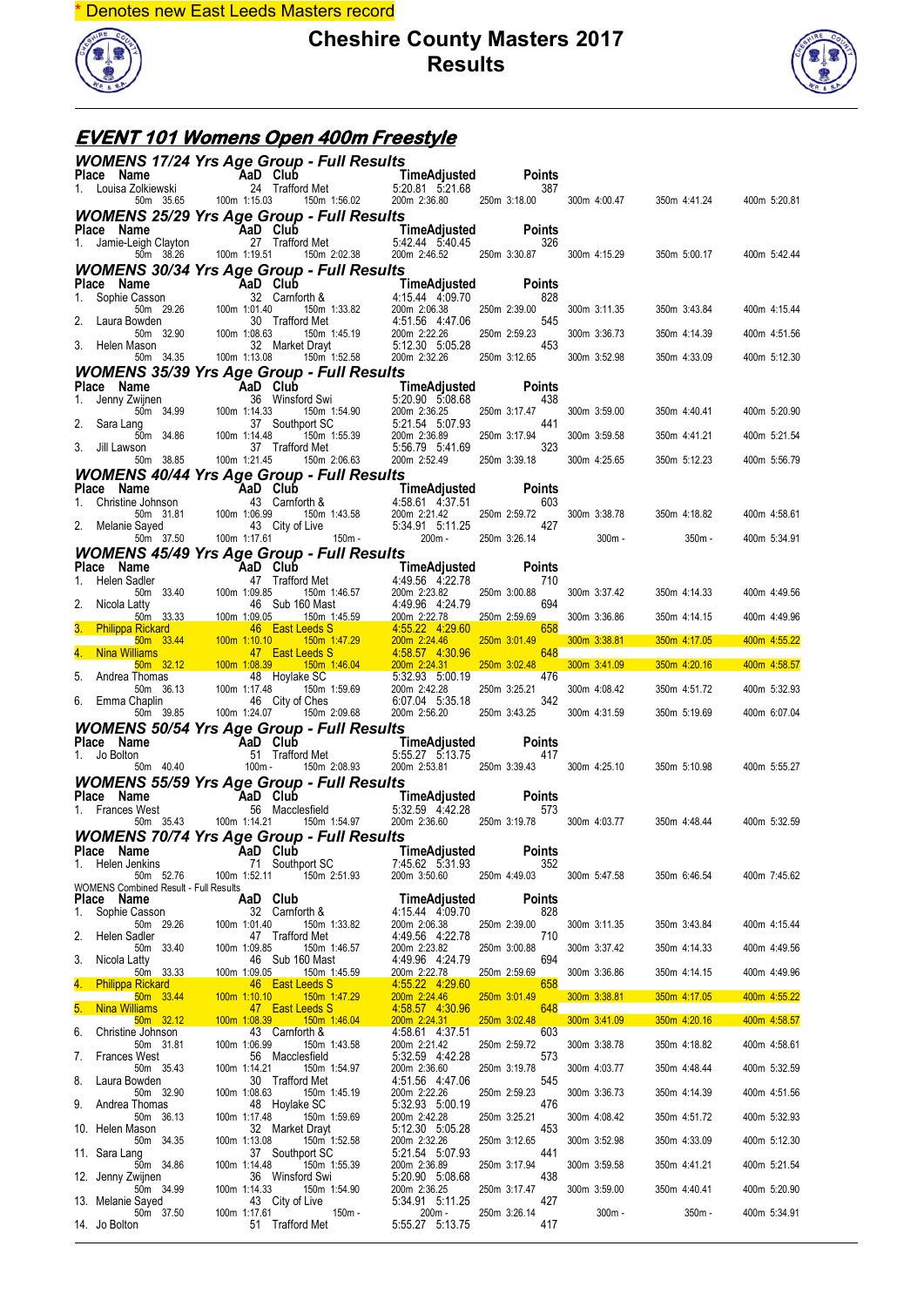



| 50m 40.40                | 150m 2:08.93<br>$100m -$     | 200m 2:53.81    | 250m 3:39.43 | 300m 4:25.10 | 350m 5:10.98 | 400m 5:55.27 |
|--------------------------|------------------------------|-----------------|--------------|--------------|--------------|--------------|
| 15. Louisa Zolkiewski    | Trafford Met<br>24           | 5:20.81 5:21.68 | 387          |              |              |              |
| 50m 35.65                | 150m 1:56.02<br>100m 1:15.03 | 200m 2:36.80    | 250m 3:18.00 | 300m 4:00.47 | 350m 4:41.24 | 400m 5:20.81 |
| 16. Helen Jenkins        | Southport SC<br>71           | 7.45.62 5.31.93 | 352          |              |              |              |
| 50m 52.76                | 150m 2:51.93<br>100m 1:52.11 | 200m 3:50.60    | 250m 4:49.03 | 300m 5:47.58 | 350m 6:46.54 | 400m 7:45.62 |
| 17. Emma Chaplin         | 46 City of Ches              | 6.07.04 5:35.18 | 342          |              |              |              |
| 39.85<br>50m             | 150m 2:09.68<br>100m 1:24.07 | 200m 2:56.20    | 250m 3:43.25 | 300m 4:31.59 | 350m 5:19.69 | 400m 6:07.04 |
| 18. Jamie-Leigh Clayton  | Trafford Met<br>27           | 5:42:44 5:40:45 | 326          |              |              |              |
| 38.26<br>50 <sub>m</sub> | 150m 2:02.38<br>100m 1:19.51 | 200m 2:46.52    | 250m 3:30.87 | 300m 4:15.29 | 350m 5:00.17 | 400m 5:42.44 |
| 19. Jill Lawson          | 37<br>Гrafford Met           | 5:56.79 5:41.69 | 323          |              |              |              |
| 38.85<br>50 <sub>m</sub> | 150m 2:06.63<br>100m 1:21.45 | 200m 2:52.49    | 250m 3:39.18 | 300m 4:25.65 | 350m 5:12.23 | 400m 5:56.79 |

## **EVENT 102 Mens Open 400m Freestyle**

|                                                                                                                                                                                                                                                           | <b>MENS 25/29 Yrs Age Group - Full Results</b>                                                                                                                                                                                                               |                                                                                                                                       |                         |              |                    |              |
|-----------------------------------------------------------------------------------------------------------------------------------------------------------------------------------------------------------------------------------------------------------|--------------------------------------------------------------------------------------------------------------------------------------------------------------------------------------------------------------------------------------------------------------|---------------------------------------------------------------------------------------------------------------------------------------|-------------------------|--------------|--------------------|--------------|
| Place Name<br>1. Matthew Lees 28 Rochd<br>50m 31.89 100m 1:08.00                                                                                                                                                                                          |                                                                                                                                                                                                                                                              | TimeAdjusted Po<br>4:59.01  4:56.35                                                                                                   | Points                  |              |                    |              |
|                                                                                                                                                                                                                                                           | 28 Rochdale Swi<br>150m 1:45.48                                                                                                                                                                                                                              | 200m 2:23.81 250m 3:02.89                                                                                                             | 367                     | 300m 3:42.48 | 350m 4:21.57       | 400m 4:59.01 |
|                                                                                                                                                                                                                                                           | MENS 30/34 Yrs Age Group - Full Results                                                                                                                                                                                                                      |                                                                                                                                       |                         |              |                    |              |
|                                                                                                                                                                                                                                                           |                                                                                                                                                                                                                                                              | TimeAdjusted                                                                                                                          | Points                  |              |                    |              |
| Place Name AaD Club<br>1. Mark Hooley-Ellis 33 Kirkhai<br>50m 32.26 100m 1:08.90                                                                                                                                                                          | 33 Kirkham & We                                                                                                                                                                                                                                              | 5:28.38 5.19.78                                                                                                                       | 292                     |              |                    |              |
|                                                                                                                                                                                                                                                           | 150m 1:48.28                                                                                                                                                                                                                                                 | 200m 2:30.03 250m 3:13.63                                                                                                             |                         | 300m 3:58.01 | 350m 4:42.61       | 400m 5:28.38 |
|                                                                                                                                                                                                                                                           | <b>MENS 35/39 Yrs Age Group - Full Results</b>                                                                                                                                                                                                               |                                                                                                                                       |                         |              |                    |              |
| Place Name<br>1. Philip Woods                                                                                                                                                                                                                             |                                                                                                                                                                                                                                                              | TimeAdjusted<br>4:33.21 4:19.22                                                                                                       | Points<br>548           |              |                    |              |
|                                                                                                                                                                                                                                                           | 150m 1:41.14                                                                                                                                                                                                                                                 | 200m 2:15.83                                                                                                                          | 250m 2:50.37            | 300m 3:24.65 | 350m 3:59.20       | 400m 4:33.21 |
| 2. James Barwick                                                                                                                                                                                                                                          |                                                                                                                                                                                                                                                              | 4.48.87 4.39.05                                                                                                                       | 440                     |              |                    |              |
| 3. Danny Hallam                                                                                                                                                                                                                                           | Voltaire Christman Company Christman Christman Christman Christman Christman Christman Christman Christman Christman Christman Christman Christman Christman Christman Christman Christman Christman Christman Christman Chris                               | 200m 2:20.01<br>5:06.15 4:55.74                                                                                                       | $250m$ $2:57.63$<br>369 | 300m 3:35.07 | 350m 4:12.36       | 400m 4:48.87 |
|                                                                                                                                                                                                                                                           |                                                                                                                                                                                                                                                              | 200m 2:25.34                                                                                                                          | 250m 3:04.56            | 300m 3:45.10 | 350m 4:26.68       | 400m 5:06.15 |
| Stuart Tait<br>4.                                                                                                                                                                                                                                         | 50m 31.45 100m 1:07.77<br>150m 1:46.33                                                                                                                                                                                                                       | 5:08.83 4:53.02<br>200m 2:26.14                                                                                                       | 380<br>250m 3:05.89     | 300m 3:46.93 | 350m 4:27.96       | 400m 5:08.83 |
|                                                                                                                                                                                                                                                           | <b>MENS 40/44 Yrs Age Group - Full Results</b>                                                                                                                                                                                                               |                                                                                                                                       |                         |              |                    |              |
|                                                                                                                                                                                                                                                           | <b>Place Name</b><br>1. Richard Symons<br>1. Richard Symons<br>1. Som 31.16<br>2. Chris Doxey<br>1. Som 37.88<br>1. 1.22.48<br>1.22.48<br>1.1.22.48<br>1.1.22.48<br>1.1.22.48<br>1.1.22.48<br>1.1.22.48                                                      | TimeAdjusted                                                                                                                          | <b>Points</b>           |              |                    |              |
|                                                                                                                                                                                                                                                           |                                                                                                                                                                                                                                                              | 4:40.53 4:20.71                                                                                                                       | 539                     |              |                    |              |
|                                                                                                                                                                                                                                                           | 150m 1:41.86                                                                                                                                                                                                                                                 | 200m 2:17.07<br>6:17.56 5:52.80                                                                                                       | 250m 2:51.62<br>217     | 300m 3:27.71 | 350m 4:04.01       | 400m 4:40.53 |
|                                                                                                                                                                                                                                                           | 150m 2:09.69                                                                                                                                                                                                                                                 | 200m 2:59.45                                                                                                                          | 250m 3:49.15            | 300m 4:39.04 | 350m 5:28.78       | 400m 6:17.56 |
|                                                                                                                                                                                                                                                           | <b>MENS 50/54 Yrs Age Group - Full Results</b>                                                                                                                                                                                                               |                                                                                                                                       |                         |              |                    |              |
|                                                                                                                                                                                                                                                           | <b>Place Name AaD Club</b><br>1. Christopher Willcock 51 City of Manc<br>50m 32.35 100m 1:07.64 150m 2:21.97                                                                                                                                                 | <b>TimeAdjusted</b> Points<br>4:51.21  4:17.18   562<br>200m   3:36.88   250m   -                                                     |                         |              |                    |              |
|                                                                                                                                                                                                                                                           |                                                                                                                                                                                                                                                              |                                                                                                                                       |                         |              | $300m -$<br>350m - |              |
|                                                                                                                                                                                                                                                           | MENS 70/74 Yrs Age Group - Full Results                                                                                                                                                                                                                      |                                                                                                                                       |                         |              |                    | 400m 4:51.21 |
|                                                                                                                                                                                                                                                           |                                                                                                                                                                                                                                                              |                                                                                                                                       | <b>Points</b>           |              |                    |              |
|                                                                                                                                                                                                                                                           | Place Name<br>1. Graham Padgett<br>50m 38.82<br>100m 1:20.55<br>150m 2:                                                                                                                                                                                      | TimeAdjusted<br>5:39.09 4.05.43<br>5:39.09 4:05.43                                                                                    | 646                     |              |                    |              |
|                                                                                                                                                                                                                                                           | 150m 2:03.65                                                                                                                                                                                                                                                 | 200m 2:46.45 250m 3:29.72                                                                                                             |                         | 300m 4:13.21 | 350m 4:56.82       | 400m 5:39.09 |
|                                                                                                                                                                                                                                                           | <b>MENS 75/79 Yrs Age Group - Full Results</b>                                                                                                                                                                                                               |                                                                                                                                       |                         |              |                    |              |
|                                                                                                                                                                                                                                                           | <b>Place Name AaD Club</b><br>1. Neil Mackinnon 76 Trafford Met                                                                                                                                                                                              | 6:53.46 4:29.96                                                                                                                       | <b>Points</b><br>486    |              |                    |              |
|                                                                                                                                                                                                                                                           | 50m 39.70 100m 1:29.43 150m 2:21.13                                                                                                                                                                                                                          | 200m 3:14.03 250m 4:08.73                                                                                                             |                         | 300m 5:04.50 | 350m 6:00.01       | 400m 6:53.46 |
|                                                                                                                                                                                                                                                           | <b>MENS 80/84 Yrs Age Group - Full Results</b>                                                                                                                                                                                                               |                                                                                                                                       |                         |              |                    |              |
| Place Name                                                                                                                                                                                                                                                | n <b>AaD Club</b><br>n 80 Trafford Met                                                                                                                                                                                                                       | $Time {\sf Adjusted}$                                                                                                                 | <b>Points</b>           |              |                    |              |
| 1. John Anderson<br>50m 1:05.69                                                                                                                                                                                                                           | 100m 2:22.32 150m 3:41.11                                                                                                                                                                                                                                    | 9:52.26 5:53.79<br>200m 4:58.16 250m 6:13.25                                                                                          | 215                     | 300m 7:29.26 | 350m 8:42.22       | 400m 9:52.26 |
| MENS Combined Result - Full Results                                                                                                                                                                                                                       |                                                                                                                                                                                                                                                              |                                                                                                                                       |                         |              |                    |              |
| Place Name<br>1.                                                                                                                                                                                                                                          | IS Combined Result - Full Results<br><b>Combined Result - Full Results</b><br>Graham Padgett 70 Warrington M 5:39.09 4:05.43<br>50m 38.82 100m 1:20.55 150m 2:03.65 200m 2:46.45<br>Christopher Willcock 51 City of Manc<br>$\therefore$ <sup>50m</sup>      |                                                                                                                                       | <b>Points</b><br>646    |              |                    |              |
|                                                                                                                                                                                                                                                           |                                                                                                                                                                                                                                                              |                                                                                                                                       | 250m 3:29.72            | 300m 4:13.21 | 350m 4:56.82       | 400m 5:39.09 |
| 2.                                                                                                                                                                                                                                                        |                                                                                                                                                                                                                                                              |                                                                                                                                       | 562                     |              |                    |              |
| 3.<br>Philip Woods                                                                                                                                                                                                                                        | 39 Warrington M                                                                                                                                                                                                                                              | 4:33.21 4:19.22                                                                                                                       | 250m -<br>548           | $300m -$     | $350m -$           | 400m 4:51.21 |
|                                                                                                                                                                                                                                                           |                                                                                                                                                                                                                                                              |                                                                                                                                       |                         | 300m 3:24.65 | 350m 3:59.20       | 400m 4:33.21 |
| 3. Finite volume<br>4. Richard Symons<br>4. Richard Symons<br>5. Neil Mackinnon<br>5. Neil Mackinnon<br>6. James Barwick<br>6. James Barwick<br>5. The Care of Mackinnon 100m 1:29.43<br>5. The Care of Mackinnon 100m 1:29.43<br>5. The Care of Mackinno | 35<br>2006 21 March 2006 2:15.83<br>2007 2:15.83<br>2007 2:15.83<br>2007 2:15.83<br>2007 2:17.07<br>2007 2:17.07<br>2007 2:17.07<br>2007 2:17.07<br>2007 2:17.07<br>2007 2:17.07<br>2007 2:17.07<br>2007 2:17.07<br>2007 2:17.07<br>2007 2:17.07<br>2007 2:1 |                                                                                                                                       |                         | 300m 3:27.71 | 350m 4:04.01       | 400m 4:40.53 |
|                                                                                                                                                                                                                                                           |                                                                                                                                                                                                                                                              |                                                                                                                                       |                         |              |                    |              |
|                                                                                                                                                                                                                                                           |                                                                                                                                                                                                                                                              |                                                                                                                                       |                         | 300m 5:04.50 | 350m 6:00.01       | 400m 6:53.46 |
| 50m 31.68                                                                                                                                                                                                                                                 |                                                                                                                                                                                                                                                              | 200m 2:20.01<br><b>Contract Contract Contract Contract Contract Contract Contract Contract Contract Contract Contract Contract Co</b> | 250m 2:57.63            | 300m 3:35.07 | 350m 4:12.36       | 400m 4:48.87 |
| 7.<br>Stuart Tait                                                                                                                                                                                                                                         | 39 Trafford Met                                                                                                                                                                                                                                              | 5:08.83 4:53.02                                                                                                                       | 380                     |              |                    |              |
| 50m 31.45<br>8.<br>Danny Hallam                                                                                                                                                                                                                           | 100m 1:07.77<br>150m 1:46.33<br>35 Manchester S                                                                                                                                                                                                              | 200m 2:26.14<br>5:06.15 4:55.74                                                                                                       | 250m 3:05.89<br>369     | 300m 3:46.93 | 350m 4:27.96       | 400m 5:08.83 |
| 50m 31.87                                                                                                                                                                                                                                                 | 100m 1:07.65<br>150m 1:45.35                                                                                                                                                                                                                                 | 200m 2:25.34                                                                                                                          | 250m 3:04.56            | 300m 3:45.10 | 350m 4:26.68       | 400m 5:06.15 |
| 9.<br>Matthew Lees                                                                                                                                                                                                                                        | 28 Rochdale Swi                                                                                                                                                                                                                                              | 4:59.01 4:56.35                                                                                                                       | 367                     |              |                    |              |
| 50m 31.89<br>10. Mark Hooley-Ellis                                                                                                                                                                                                                        | 100m 1:08.00<br>150m 1:45.48<br>33 Kirkham & We                                                                                                                                                                                                              | 200m 2:23.81<br>5:28.38 5:19.78                                                                                                       | 250m 3:02.89<br>292     | 300m 3:42.48 | 350m 4:21.57       | 400m 4:59.01 |
| 50m 32.26                                                                                                                                                                                                                                                 | 100m 1:08.90<br>150m 1:48.28                                                                                                                                                                                                                                 | 200m 2:30.03                                                                                                                          | 250m 3:13.63            | 300m 3:58.01 | 350m 4:42.61       | 400m 5:28.38 |
| 11. Chris Doxey<br>50m 37.88                                                                                                                                                                                                                              | 42 Wigan SC<br>100m 1:22.48<br>150m 2:09.69                                                                                                                                                                                                                  | 6:17.56 5:52.80<br>200m 2:59.45                                                                                                       | 217<br>250m 3:49.15     | 300m 4:39.04 | 350m 5:28.78       | 400m 6:17.56 |
| 12. John Anderson                                                                                                                                                                                                                                         | 80 Trafford Met                                                                                                                                                                                                                                              | 9:52.26 5:53.79                                                                                                                       | 215                     |              |                    |              |
| 50m 1:05.69                                                                                                                                                                                                                                               | 100m 2:22.32<br>150m 3:41.11                                                                                                                                                                                                                                 | 200m 4:58.16                                                                                                                          | 250m 6:13.25            | 300m 7:29.26 | 350m 8:42.22       | 400m 9:52.26 |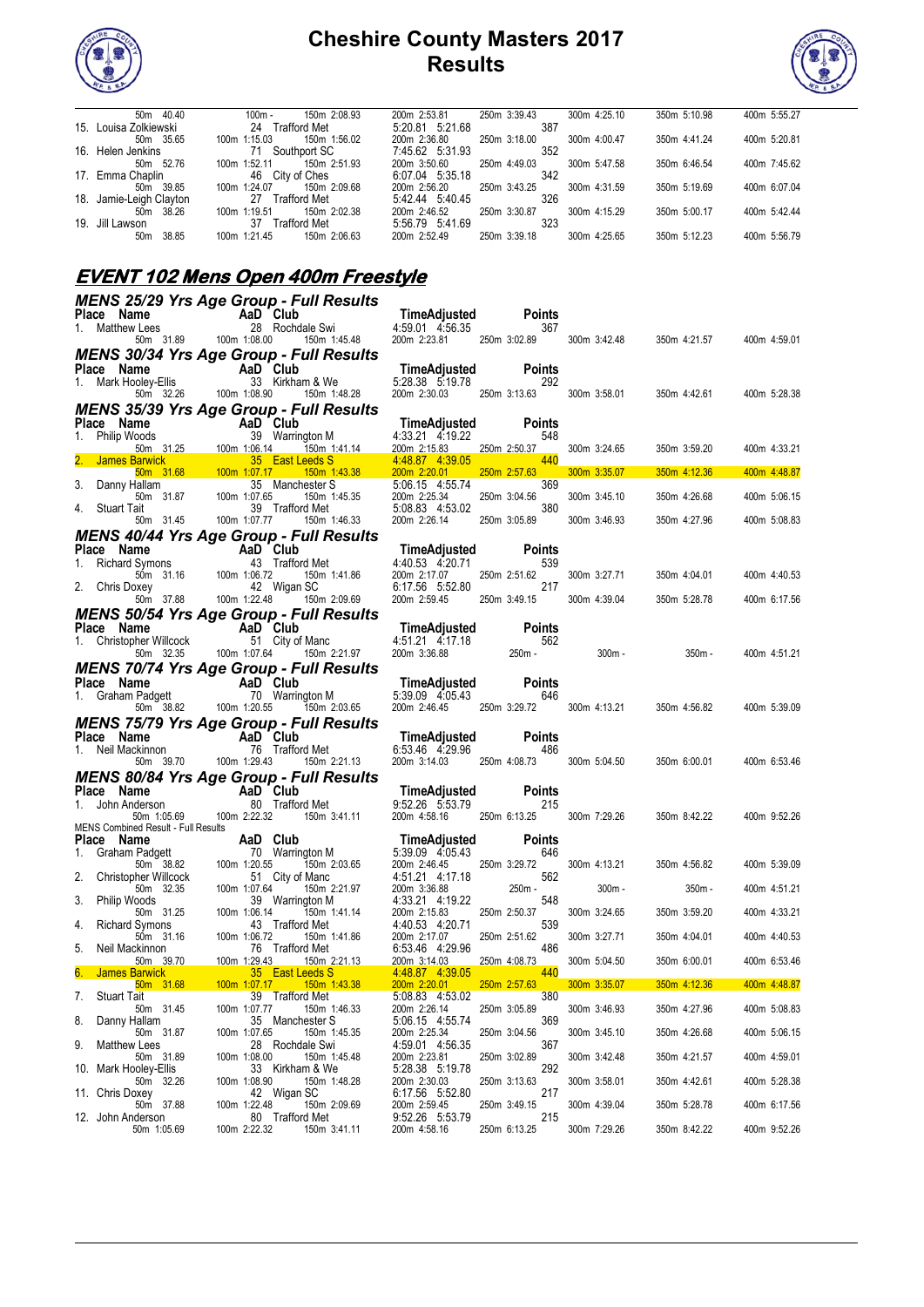



## **EVENT 103 Womens Open 50m Backstroke**

| 25/29 Yrs Age Group - Full Results         |          |                                     |                |                |               |
|--------------------------------------------|----------|-------------------------------------|----------------|----------------|---------------|
| Place<br>Name                              | AaD      | Club                                | TimeAdjusted   |                | Points        |
| 1.<br>Michelle Wareing                     | 25       | <b>Trafford Met</b>                 | 32.42          | 32.42          | 496           |
| 2.<br>Rebecca Pearson                      | 26       | Chesterfield                        | 35.03          | 34.93          | 396           |
| 3.<br><b>Harriet Baker</b>                 | 29       | <b>Trafford Met</b>                 | 38.24          | 37.78          | 313           |
| 4.<br>Rachel Mason                         | 29       | Market Drayt                        | 38.67          | 38.20          | 303           |
| 30/34 Yrs Age Group - Full Results         |          |                                     |                |                |               |
| <b>Place</b><br>Name                       | AaD      | Club                                | TimeAdjusted   |                | <b>Points</b> |
| Sophie Casson<br>1.                        | 32       | Carnforth &                         | 30.39          | 29.71          | 645           |
| 35/39 Yrs Age Group - Full Results         |          |                                     |                |                |               |
| <b>Place</b><br>Name                       | AaD      | Club                                | TimeAdjusted   |                | <b>Points</b> |
| Sara Lang<br>1.                            | 37       | Southport SC                        | 35.58          | 34.07          | 427           |
| 45/49 Yrs Age Group - Full Results         |          |                                     |                |                |               |
| Place<br>Name                              | AaD      | Club                                | TimeAdjusted   |                | <b>Points</b> |
| 1.<br><b>Helen Sadler</b>                  | 47       | <b>Trafford Met</b>                 | 35.24          | 31.98          | 517           |
| 2.<br>Nicola Latty                         | 46       | Sub 160 Mast                        | 35.32          | 32.25          | 504           |
| 70/74 Yrs Age Group - Full Results         |          |                                     |                |                |               |
| <b>Name</b><br>Place                       | AaD      | Club                                | TimeAdjusted   |                | <b>Points</b> |
| 1.<br>Patricia Jackson                     | 70       | Warrington M                        | 44.90          | 32.50          | 492           |
| 2.<br>Helen Jenkins                        | 71       | Southport SC                        | 46.04          | 32.82          | 478           |
| Combined Result - Full Results             |          |                                     |                |                |               |
| Place<br>Name                              | AaD      | Club                                | TimeAdjusted   |                | <b>Points</b> |
| 1.<br>Sophie Casson                        | 32       | Carnforth &                         | 30.39          | 29.71          | 645           |
| 2.<br><b>Helen Sadler</b><br>3.            | 47<br>46 | <b>Trafford Met</b>                 | 35.24<br>35.32 | 31.98<br>32.25 | 517           |
| Nicola Latty<br>4.                         | 25       | Sub 160 Mast<br><b>Trafford Met</b> | 32.42          | 32.42          | 504<br>496    |
| Michelle Wareing<br>5.<br>Patricia Jackson | 70       |                                     | 44.90          | 32.50          | 492           |
| 6.<br>Helen Jenkins                        | 71       | <b>Warrington M</b><br>Southport SC | 46.04          | 32.82          | 478           |
| 7.<br>Sara Lang                            | 37       | Southport SC                        | 35.58          | 34.07          | 427           |
| 8.<br>Rebecca Pearson                      | 26       | Chesterfield                        | 35.03          | 34.93          | 396           |
| 9.<br><b>Harriet Baker</b>                 | 29       | <b>Trafford Met</b>                 | 38.24          | 37.78          | 313           |
|                                            |          |                                     |                |                |               |
| 10. Rachel Mason                           | 29       | Market Drayt                        | 38.67          | 38.20          | 303           |

## **EVENT 104 Mens Open 50m Backstroke**

|                 |                                  | 17/24 Yrs Age Group - Full Results |          |                                     |                     |                |               |
|-----------------|----------------------------------|------------------------------------|----------|-------------------------------------|---------------------|----------------|---------------|
| Place           | Name                             | AaD                                |          | Club                                | TimeAdjusted        |                | Points        |
| 1.              | <b>Gregory Thomas</b>            |                                    |          | 24 City of Live                     | 30.23               | 30.31          | 393           |
|                 |                                  | 25/29 Yrs Age Group - Full Results |          |                                     |                     |                |               |
| Place           | Name                             | AaD Club<br>28 Traffor             |          |                                     | TimeAdjusted        |                | Points        |
| 1.              | Daniel Korcz                     |                                    |          | <b>Trafford Met</b>                 | 28.30               | 28.05          | 497           |
| 2.              | George Morreal                   |                                    |          | Oldham Aquat                        | 29.80               | 29.80          | 414           |
| 3.              | Robert Sexton                    |                                    |          | 28 Oldham Aqua                      | 33.08               | 32.79          | 311           |
|                 |                                  | 30/34 Yrs Age Group - Full Results |          |                                     |                     |                |               |
| Place Name      |                                  |                                    |          | AaD Club                            | TimeAdjusted        |                | Points        |
| 1.              | Paul Emmins                      |                                    |          | 33 Trafford Met                     | 31.61               | 30.78          | 376           |
|                 |                                  | 35/39 Yrs Age Group - Full Results |          |                                     |                     |                |               |
| Place           | Name                             | AaD                                |          | Club                                | TimeAdjusted        |                | <b>Points</b> |
| 1.              | Paul Barnard                     |                                    | 36       | <b>Trafford Met</b>                 | 27.88               | 26.82          | 568           |
| 2.              | <b>Philip Eccles</b>             |                                    | 35       | Trafford Met                        | 30.98               | 29.93          | 409           |
| 3.              | Stephen Barton                   |                                    |          | 35 Trafford Met                     | 31.56               | 30.49          | 387           |
|                 |                                  | 45/49 Yrs Age Group - Full Results |          |                                     |                     |                |               |
| Place Name      |                                  | AaD Club                           |          |                                     | <b>TimeAdjusted</b> |                | <b>Points</b> |
| 1.              | <b>Paul Clemence</b>             |                                    |          | 47 East Leeds S                     | 29.44               | 26.72          | 575           |
| 2.              | David Crabtree                   |                                    | 49       | Romiley Mari                        | 35.64               | 31.92          | 337           |
| 3.              | Euan Henderson                   |                                    |          | 46 Trafford Met                     | 36.85               | 33.65          | 287           |
|                 |                                  | 55/59 Yrs Age Group - Full Results |          |                                     |                     |                |               |
| Place           | Name                             | AaD                                |          | Club                                | <b>TimeAdjusted</b> |                | <b>Points</b> |
| 1.              | Alec Johnson                     |                                    |          | <b>Trafford Met</b>                 | 30.32               | 25.95          | 627           |
| 2.              | David Bradford                   |                                    | 59       | Chesterfield                        | 38.79               | 32.03          | 333           |
|                 |                                  | 65/69 Yrs Age Group - Full Results |          |                                     |                     |                |               |
| Place Name      |                                  | AaD Club                           |          |                                     | TimeAdjusted        |                | <b>Points</b> |
| 1.              | Christopher Thorp                |                                    | 67       | <b>Etwall Eagle</b>                 | 42.64               | 32.18          | 329           |
|                 |                                  | 75/79 Yrs Age Group - Full Results |          |                                     |                     |                |               |
| Place Name      |                                  |                                    |          | AaD Club                            | <b>TimeAdjusted</b> |                | <b>Points</b> |
| 1.              | Neil Mackinnon                   |                                    |          | 76 Trafford Met                     | 42.14               | 27.51          | 526           |
|                 |                                  | 80/84 Yrs Age Group - Full Results |          |                                     |                     |                |               |
| Place           | Name                             | <b>Example 2</b>                   |          | Club                                | TimeAdjusted        |                | <b>Points</b> |
| 1.              | John Anderson                    |                                    | 80       | <b>Trafford Met</b>                 | 1:01.77             | 36.90          | 218           |
|                 | Combined Result - Full Results   |                                    |          |                                     |                     |                |               |
| Place           | Name                             | AaD                                |          | Club                                | TimeAdjusted        |                | Points        |
| 1.              | Alec Johnson                     |                                    | 55       | <b>Trafford Met</b>                 | 30.32               | 25.95          | 627           |
| 2.              | <b>Paul Clemence</b>             |                                    | 47       | <b>East Leeds S</b>                 | 29.44               | 26.72          | 575           |
| 3.              | Paul Barnard                     |                                    | 36       | <b>Trafford Met</b>                 | 27.88               | 26.82          | 568           |
| 4.              | Neil Mackinnon                   |                                    | 76       | Trafford Met                        | 42.14               | 27.51          | 526           |
| 5.              | Daniel Korcz                     |                                    | 28       | <b>Trafford Met</b>                 | 28.30               | 28.05          | 497           |
| 6.              | George Morreal                   |                                    | 25       | Oldham Aquat                        | 29.80               | 29.80          | 414           |
| 7.<br>8.        | <b>Philip Eccles</b>             |                                    | 35<br>24 | <b>Trafford Met</b>                 | 30.98               | 29.93          | 409<br>393    |
| 9.              | Gregory Thomas<br>Stephen Barton |                                    | 35       | City of Live<br><b>Trafford Met</b> | 30.23<br>31.56      | 30.31<br>30.49 | 387           |
| 10. Paul Emmins |                                  |                                    | 33       | <b>Trafford Met</b>                 | 31.61               | 30.78          | 376           |
|                 |                                  |                                    |          |                                     |                     |                |               |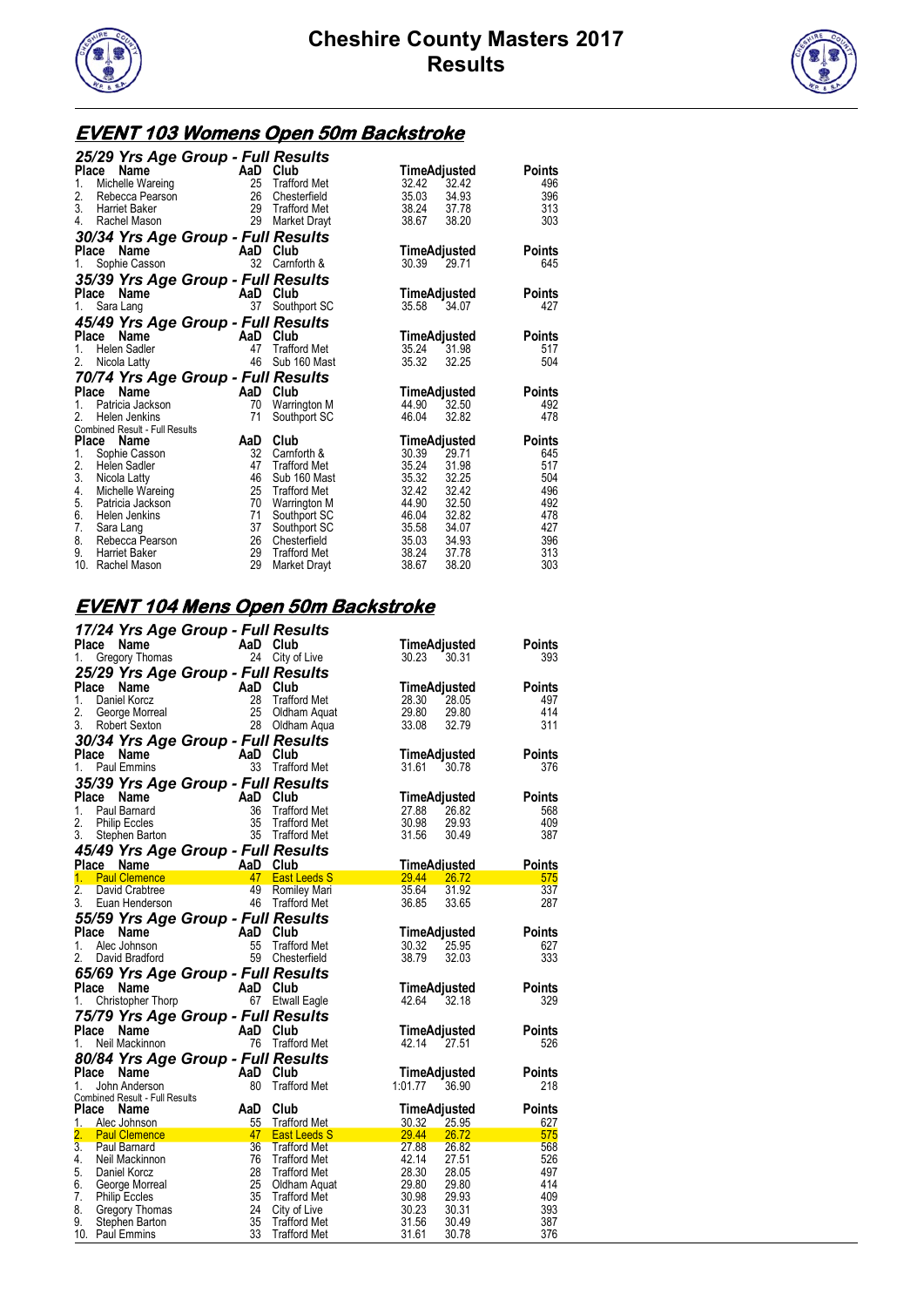



| 11. David Crabtree    | 49 Romiley Mari | 35.64   | 31.92 | 337 |
|-----------------------|-----------------|---------|-------|-----|
| 12. David Bradford    | 59 Chesterfield | 38.79   | 32.03 | 333 |
| 13. Christopher Thorp | 67 Etwall Eagle | 42.64   | 32.18 | 329 |
| 14. Robert Sexton     | 28 Oldham Agua  | 33.08   | 32.79 | 311 |
| 15. Euan Henderson    | 46 Trafford Met | 36.85   | 33.65 | 287 |
| 16. John Anderson     | 80 Trafford Met | 1:01.77 | 36.90 | 218 |

## **EVENT 105 Womens Open 50m Breaststroke**

| 17/24 Yrs Age Group - Full Results          |            |                                     |                |                       |               |
|---------------------------------------------|------------|-------------------------------------|----------------|-----------------------|---------------|
| Name<br>Place                               |            | AaD Club                            |                | TimeAdjusted          | <b>Points</b> |
| Emma Moreton<br>1.                          |            | 24 Trafford Met                     | 39.07          | 39.18                 | 397           |
| 25/29 Yrs Age Group - Full Results          |            |                                     |                |                       |               |
| Place<br>Name                               | AaD        | Club                                |                | TimeAdjusted          | <b>Points</b> |
| 1.<br>Michelle Wareing                      | 25         | <b>Trafford Met</b>                 | 40.01          | 40.01                 | 372           |
| 2.<br>Rebecca Pearson                       | 26         | Chesterfield                        | 41.67          | 41.55                 | 333           |
| 3.<br>Rachel Mason                          | 29         | Market Drayt                        | 46.89          | 46.32                 | 240           |
|                                             |            |                                     |                |                       |               |
| 45/49 Yrs Age Group - Full Results<br>Place | AaD        | Club                                |                |                       | <b>Points</b> |
| Name<br>1.<br>Andrea Thomas                 | 48         |                                     | 43.35          | TimeAdjusted<br>39.09 |               |
| 2.                                          | 46         | Hoylake SC<br>City of Ches          | 45.18          | 41.26                 | 399<br>340    |
| Emma Chaplin                                |            |                                     |                |                       |               |
| 50/54 Yrs Age Group - Full Results          |            |                                     |                |                       |               |
| Place<br>Name                               | AaD        | Club                                |                | TimeAdjusted          | <b>Points</b> |
| 1.<br>Jo Bolton                             | 51         | <b>Trafford Met</b>                 | 40.50          | 35.77                 | 521           |
| 2.<br>Becky Kirby                           | 50         | Trafford Met                        | 41.97          | 37.33                 | 459           |
| 55/59 Yrs Age Group - Full Results          |            |                                     |                |                       |               |
| Place<br>Name                               | <b>AaD</b> | Club                                |                | TimeAdjusted          | <b>Points</b> |
| 1.<br>Carolyn Bailey                        |            | 55 Warrington M                     | 48.96          | 41.91                 | 324           |
| 60/64 Yrs Age Group - Full Results          |            |                                     |                |                       |               |
| Place<br>Name                               | AaD        | Club                                |                | TimeAdjusted          | <b>Points</b> |
| 1.<br>Judith Zolkiewski                     | 60         | <b>Trafford Met</b>                 | 1:05.69        | 53.72                 | 154           |
| 70/74 Yrs Age Group - Full Results          |            |                                     |                |                       |               |
| Place<br>Name                               | AaD        | Club                                |                | TimeAdjusted          | <b>Points</b> |
| 1.<br>Helen Jenkins                         | 71         | Southport SC                        | 49.00          | 34.93                 | 560           |
| 2.<br>Patricia Jackson                      | 70         | Warrington M                        | 50.06          | 36.23                 | 502           |
| Combined Result - Full Results              |            |                                     |                |                       |               |
| Place<br>Name                               | AaD        | Club                                |                | TimeAdjusted          | <b>Points</b> |
| 1.<br>Helen Jenkins                         | 71         | Southport SC                        | 49.00          | 34.93                 | 560           |
| 2.<br>Jo Bolton                             | 51         | <b>Trafford Met</b>                 | 40.50          | 35.77                 | 521           |
| 3.<br>Patricia Jackson                      | 70         | Warrington M                        | 50.06          | 36.23                 | 502           |
| 4.<br>Becky Kirby                           | 50         | <b>Trafford Met</b>                 | 41.97          | 37.33                 | 459           |
| 5.<br>Andrea Thomas                         | 48         | Hoylake SC                          | 43.35          | 39.09                 | 399           |
| 6.<br>Emma Moreton                          | 24         | <b>Trafford Met</b>                 | 39.07          | 39.18                 | 397           |
| 7.<br>Michelle Wareing                      | 25         | <b>Trafford Met</b>                 | 40.01          | 40.01                 | 372           |
| 8.<br>Emma Chaplin                          | 46         | City of Ches                        | 45.18          | 41.26                 | 340           |
| 9.<br>Rebecca Pearson                       | 26         | Chesterfield                        | 41.67          | 41.55                 | 333           |
| 10. Carolyn Bailey<br>11. Rachel Mason      | 55<br>29   | Warrington M                        | 48.96<br>46.89 | 41.91<br>46.32        | 324<br>240    |
| 12.<br>Judith Zolkiewski                    | 60         | Market Drayt<br><b>Trafford Met</b> | 1:05.69        | 53.72                 | 154           |
|                                             |            |                                     |                |                       |               |

# **EVENT 106 Mens Open 50m Breaststroke**

|                                                | 17/24 Yrs Age Group - Full Results |                     |               |
|------------------------------------------------|------------------------------------|---------------------|---------------|
| <b>Place</b><br>Name                           | AaD Club                           | TimeAdjusted        | <b>Points</b> |
| Joseph Keeley<br>1.                            | 24<br><b>Trafford Met</b>          | 30.77<br>30.85      | 548           |
| 2.<br>Benjamin Potter                          | 22<br>Marple SC                    | 31.18<br>31.42      | 518           |
|                                                | 25/29 Yrs Age Group - Full Results |                     |               |
| Name<br>Place                                  | AaD<br>Club                        | TimeAdjusted        | <b>Points</b> |
| Robert Sexton<br>1.                            | 28<br>Oldham Aqua                  | 36.51<br>36.19      | 339           |
|                                                | 30/34 Yrs Age Group - Full Results |                     |               |
| Place<br>Name                                  | AaD<br>Club                        | TimeAdjusted        | <b>Points</b> |
| Neil Ryan<br>1.                                | 34<br>Romiley Mari                 | 33.08<br>32.09      | 487           |
|                                                | 35/39 Yrs Age Group - Full Results |                     |               |
|                                                | AaD<br>Club                        |                     |               |
| Name<br>Place                                  | 38<br><b>East Leeds S</b>          | <u>TimeAdjusted</u> | <b>Points</b> |
| <b>Chris Knee</b><br>$1 -$                     |                                    | 33.41<br>31.85      | 498           |
| 2.<br><b>James Barwick</b><br>$\overline{3}$ . | 35<br><b>East Leeds S</b>          | 33.95 32.80         | 456           |
| <b>Chris Rose</b>                              | 37<br>Stalybridge                  | 39.41<br>37.74      | 299           |
|                                                | 40/44 Yrs Age Group - Full Results |                     |               |
| Name<br>Place                                  | Club<br><b>Example 2</b>           | TimeAdjusted        | <b>Points</b> |
| 1.<br>Andrew Cooper                            | <b>Trafford Met</b><br>44          | 30.22 27.93         | 738           |
| 2.<br>Graeme Atherton                          | 42<br><b>Warrington M</b>          | 33.42<br>31.23      | 528           |
| 3.<br>Michael Braun                            | 43<br><b>Trafford Met</b>          | 51.05<br>47.44      | 150           |
|                                                | 45/49 Yrs Age Group - Full Results |                     |               |
| Place<br>Name                                  | AaD<br>Club                        | TimeAdjusted        | <b>Points</b> |
| Neill Hughes<br>1.                             | 46<br><b>Trafford Met</b>          | 39.95<br>36.48      | 331           |
|                                                | 50/54 Yrs Age Group - Full Results |                     |               |
| Name<br>Place                                  | AaD<br>Club                        | TimeAdjusted        | <b>Points</b> |
| Russ Mason<br>1.                               | Warrington M<br>54                 | 33.69<br>29.08      | 654           |
| 2.<br>Andrew Bennett                           | 53<br>Warrington M                 | 36.46<br>31.72      | 504           |
|                                                |                                    |                     |               |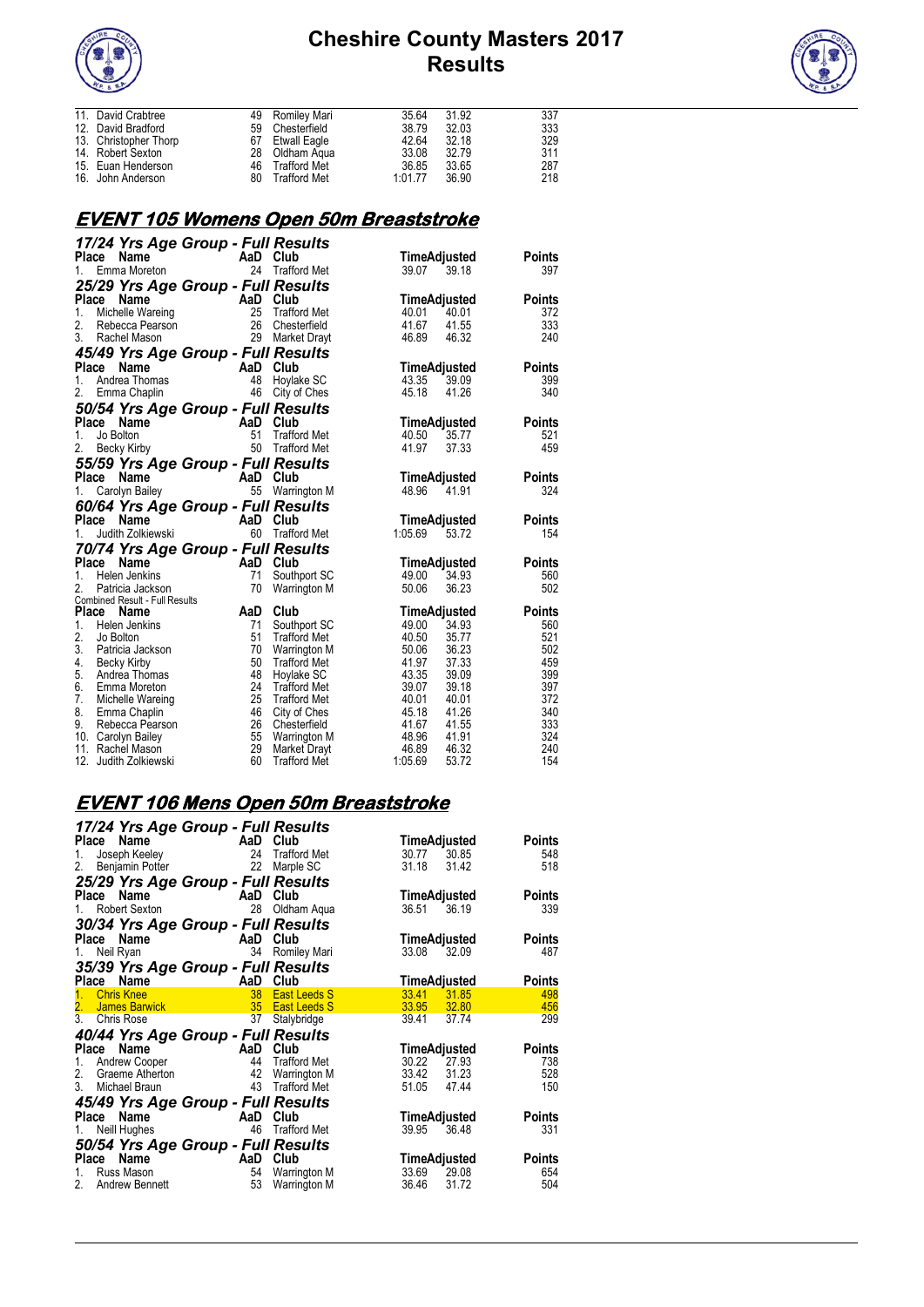



| 55/59 Yrs Age Group - Full Results    |     |                     |                               |
|---------------------------------------|-----|---------------------|-------------------------------|
| Name<br>Place                         | AaD | Club                | TimeAdjusted<br>Points        |
| David Bradford<br>1.                  | 59  | Chesterfield        | 38.61<br>31.88<br>496         |
| 2.<br><b>Phil Thomas</b>              | 55  | Manchester T        | 363<br>41.33<br>35.38         |
| 60/64 Yrs Age Group - Full Results    |     |                     |                               |
| Name<br><b>Place</b>                  | AaD | Club                | TimeAdjusted<br>Points        |
| Nevill Barton<br>1.                   | 63  | <b>Trafford Met</b> | 35.61<br>28.21<br>717         |
| 80/84 Yrs Age Group - Full Results    |     |                     |                               |
| Name<br><b>Place</b>                  | AaD | Club                | TimeAdjusted<br>Points        |
| John Anderson                         | 80  | <b>Trafford Met</b> | 266<br>1:05.73<br>39.26       |
| <b>Combined Result - Full Results</b> |     |                     |                               |
| Place<br>Name                         | AaD | Club                | TimeAdjusted<br><b>Points</b> |
| 1.<br>Andrew Cooper                   | 44  | <b>Trafford Met</b> | 30.22<br>27.93<br>738         |
| 2.<br>Nevill Barton                   | 63  | <b>Trafford Met</b> | 35.61<br>28.21<br>717         |
| 3.<br>Russ Mason                      | 54  | Warrington M        | 654<br>33.69<br>29.08         |
| 4.<br>Joseph Keeley                   | 24  | <b>Trafford Met</b> | 30.77<br>30.85<br>548         |
| 5.<br>Graeme Atherton                 | 42  | Warrington M        | 33.42<br>31.23<br>528         |
| 6.<br>Benjamin Potter                 | 22  | Marple SC           | 31.42<br>518<br>31.18         |
| 7.<br><b>Andrew Bennett</b>           | 53  | <b>Warrington M</b> | 36.46<br>31.72<br>504         |
| 8.<br><b>Chris Knee</b>               | 38  | <b>East Leeds S</b> | 31.85<br>498<br>33.41         |
| 9.<br>David Bradford                  | 59  | Chesterfield        | 38.61<br>31.88<br>496         |
| 10.<br>Neil Ryan                      | 34  | <b>Romiley Mari</b> | 32.09<br>487<br>33.08         |
| 11.<br><b>James Barwick</b>           | 35  | East Leeds S        | 456<br>33.95<br>32.80         |
| 12.<br>Phil Thomas                    | 55  | Manchester T        | 35.38<br>363<br>41.33         |
| 13.<br>Robert Sexton                  | 28  | Oldham Aqua         | 36.51<br>36.19<br>339         |
| Neill Hughes<br>14.                   | 46  | <b>Trafford Met</b> | 39.95<br>36.48<br>331         |
| 15.<br>Chris Rose                     | 37  | Stalybridge         | 299<br>39.41<br>37.74         |
| 16.<br>John Anderson                  | 80  | <b>Trafford Met</b> | 266<br>1:05.73<br>39.26       |
| 17.<br>Michael Braun                  | 43  | <b>Trafford Met</b> | 47.44<br>150<br>51.05         |

#### **EVENT 107 Womens Open 400m IM**

| <b>WOMENS 45/49 Yrs Age Group - Full Results</b> |           |              |                                                  |                     |               |              |              |              |
|--------------------------------------------------|-----------|--------------|--------------------------------------------------|---------------------|---------------|--------------|--------------|--------------|
| Place Name                                       |           | AaD Club     |                                                  | TimeAdiusted        | <b>Points</b> |              |              |              |
| 1. Nicola Latty                                  |           | 46           | Sub 160 Mast                                     | 5:30.91 5:02.19     | 632           |              |              |              |
| 50m                                              | 35.47     | 100m 1:14.39 | 150m 1:58.60                                     | 200m 2:41.24        | 250m 3:28.06  | 300m 4:15.74 | 350m 4:54.33 | 400m 5:30.91 |
|                                                  |           |              | <b>WOMENS 50/54 Yrs Age Group - Full Results</b> |                     |               |              |              |              |
| Place Name                                       |           | AaD Club     |                                                  | TimeAdiusted        | <b>Points</b> |              |              |              |
| 1. Judy Brown                                    |           | 53           | Warrington M                                     | 5:43.42 4 58.75     | 655           |              |              |              |
|                                                  | 50m 36.60 | 100m 1:17.81 | 150m 1:59.51                                     | 200m 2:40.21        | 250m 3:31.79  | 300m 4:23.55 | 350m 5:03.69 | 400m 5:43.42 |
| <b>WOMENS Combined Result - Full Results</b>     |           |              |                                                  |                     |               |              |              |              |
| Place Name                                       |           | AaD          | Club                                             | <b>TimeAdiusted</b> | <b>Points</b> |              |              |              |
| 1. Judy Brown                                    |           | 53           | Warrington M                                     | 5:43.42 4.58.75     | 655           |              |              |              |
| 50 <sub>m</sub>                                  | 36.60     | 100m 1:17.81 | 150m 1:59.51                                     | 200m 2:40.21        | 250m 3:31.79  | 300m 4:23.55 | 350m 5:03.69 | 400m 5:43.42 |
| 2. Nicola Latty                                  |           |              | 46 Sub 160 Mast                                  | 5:30.91 5:02.19     | 632           |              |              |              |
| 50m                                              | 35.47     | 100m 1:14.39 | 150m 1:58.60                                     | 200m 2:41.24        | 250m 3:28.06  | 300m 4:15.74 | 350m 4:54.33 | 400m 5:30.91 |

#### **EVENT 107 Mens Open 400m IM**

| <b>Place</b><br>Name<br>1. Stewart Worthy<br>50m 33.06 | <b>MENS 35/39 Yrs Age Group - Full Results</b><br>AaD Club<br>39 Borough of K<br>100m 1:12.74<br>150m 1:55.39 | TimeAdjusted<br>5:16.97 5:00.74<br>200m 2:36.89 | <b>Points</b><br>480<br>250m 3:20.81 | 300m 4:05.12 | 350m 4:42.85 | 400m 5:16.97 |
|--------------------------------------------------------|---------------------------------------------------------------------------------------------------------------|-------------------------------------------------|--------------------------------------|--------------|--------------|--------------|
|                                                        | <b>MENS 40/44 Yrs Age Group - Full Results</b>                                                                |                                                 |                                      |              |              |              |
| Place Name                                             | <b>AaD</b> Club                                                                                               | <b>TimeAdjusted</b>                             | <b>Points</b>                        |              |              |              |
| 1. Richard Symons                                      | 43<br>Trafford Met                                                                                            | 5:22.33 4.59.56                                 | 485                                  |              |              |              |
| 50m 32.60                                              | 100m 1:10.59<br>150m 1:53.53                                                                                  | 200m 2:36.02                                    | 250m 3:22.05                         | 300m 4:08.06 | 350m 4:45.49 | 400m 5:22.33 |
|                                                        | <b>MENS 70/74 Yrs Age Group - Full Results</b>                                                                |                                                 |                                      |              |              |              |
| Place Name                                             | AaD Club                                                                                                      | TimeAdjusted                                    | <b>Points</b>                        |              |              |              |
| 1. Graham Padgett                                      | 70<br>Warrington M                                                                                            | 6:39.02 4:48.81                                 | 542                                  |              |              |              |
| 50m 43.52                                              | 100m 1:36.53<br>150m 2:26.98                                                                                  | 200m 3:16.86                                    | 250m 4:14.45                         | 300m 5:12.94 | 350m 5:56.65 | 400m 6:39.02 |
| MENS Combined Result - Full Results                    |                                                                                                               |                                                 |                                      |              |              |              |
| Place Name                                             | AaD Club                                                                                                      | TimeAdjusted                                    | <b>Points</b>                        |              |              |              |
| 1. Graham Padgett                                      | 70<br>Warrington M                                                                                            | 6:39.02 4:48.81                                 | 542                                  |              |              |              |
| 50m 43.52                                              | 150m 2:26.98<br>1:36.53<br>100 <sub>m</sub>                                                                   | 200m 3:16.86                                    | 250m 4:14.45                         | 300m 5:12.94 | 350m 5:56.65 | 400m 6:39.02 |
| 2. Richard Symons                                      | 43<br><b>Trafford Met</b>                                                                                     | 5:22.33 4:59.56                                 | 485                                  |              |              |              |
| 50m 32.60                                              | 100m 1:10.59<br>150m 1:53.53                                                                                  | 200m 2:36.02                                    | 250m 3:22.05                         | 300m 4:08.06 | 350m 4:45.49 | 400m 5:22.33 |
| 3. Stewart Worthy<br>33.06                             | 39 Borough of K<br>100m 1:12.74                                                                               | 5:16.97 5:00.74<br>200m 2:36.89                 | 480<br>250m 3:20.81                  | 300m 4:05.12 |              | 400m 5:16.97 |
| 50m                                                    | 150m 1:55.39                                                                                                  |                                                 |                                      |              | 350m 4:42.85 |              |

## **EVENT 109 Womens Open 100m IM**

| 17/24 Yrs Age Group - Full Results |          |                 |                     |               |       |
|------------------------------------|----------|-----------------|---------------------|---------------|-------|
| Place Name                         | AaD Club |                 | <b>TimeAdjusted</b> | <b>Points</b> | 50    |
| 1. Louisa Zolkiewski               | 24       | Trafford Met    | 1:13.77 1.13.97     | 449           | 33.60 |
| 25/29 Yrs Age Group - Full Results |          |                 |                     |               |       |
| Place Name                         | AaD Club |                 | <b>TimeAdjusted</b> | <b>Points</b> | 50    |
| Rebecca Pearson<br>1.              | 26       | Chesterfield    | 1:16.27 1.16.05     | 413           | 35.20 |
| 2. Rachel Mason                    |          | 29 Market Drayt | 1:32.40 1:31.28     | 239           | 42.62 |
| Michelle Wareing                   |          | 25 Trafford Met | DQ                  |               |       |
| 30/34 Yrs Age Group - Full Results |          |                 |                     |               |       |
| Place Name                         | AaD Club |                 | <b>TimeAdjusted</b> | <b>Points</b> | 50    |
| 1. Sophie Casson                   |          | 32 Carnforth &  | 1:07.42 1:05.91     | 635           | 30.37 |
| 2. Helen Mason                     |          | 32 Market Dravt | 1:17.40 1:15.66     | 420           | 35.85 |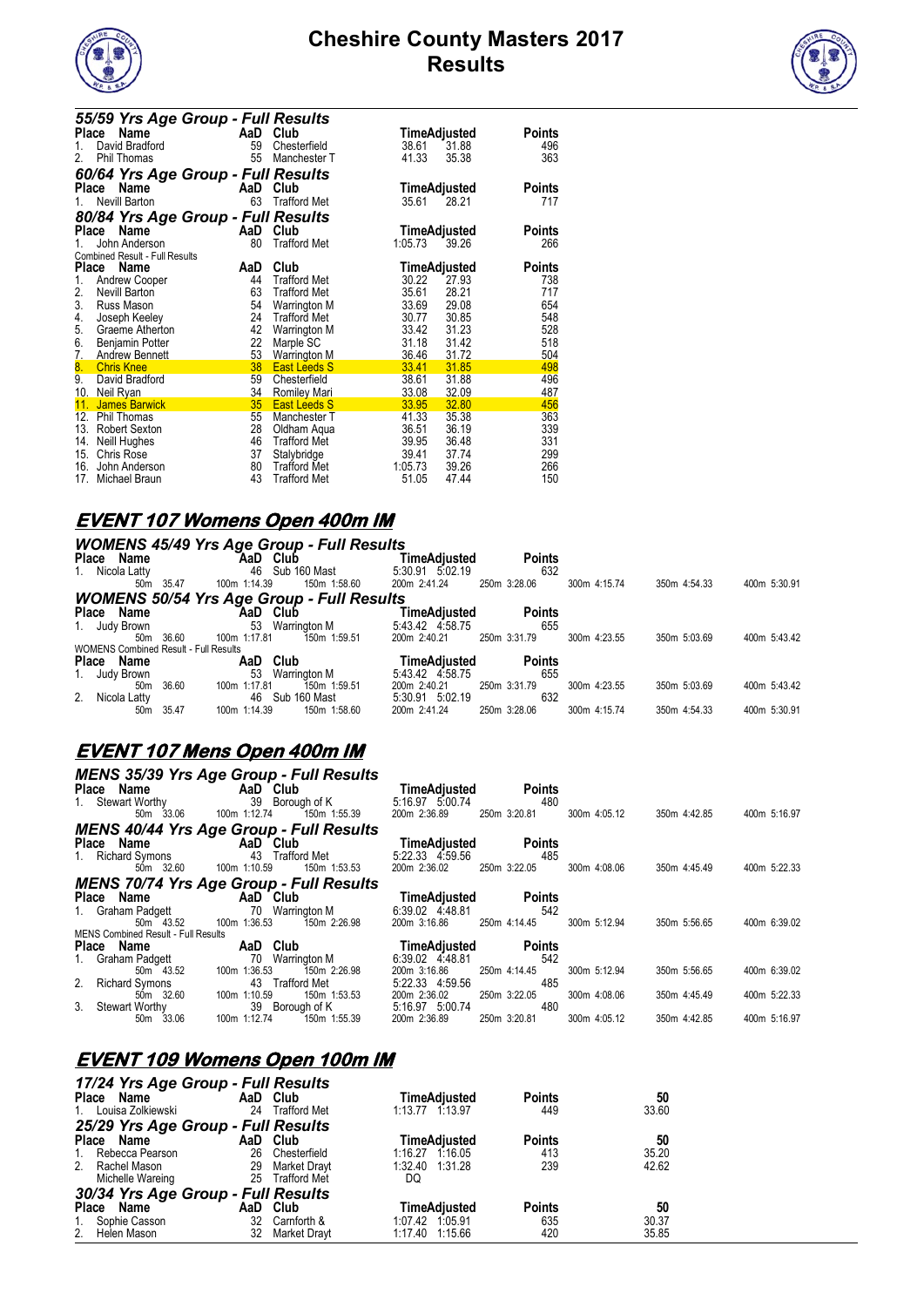



| 35/39 Yrs Age Group - Full Results              |          |                                     |                                          |               |                  |
|-------------------------------------------------|----------|-------------------------------------|------------------------------------------|---------------|------------------|
| Place<br>Name                                   | AaD      | Club                                | TimeAdjusted                             | <b>Points</b> | 50               |
| Jackie Carribine<br>1.                          |          | 38 Warrington M                     | 1:17.10 1:13.50                          | 458           | 34.75            |
| 40/44 Yrs Age Group - Full Results              |          |                                     |                                          |               |                  |
| Place Name                                      |          | AaD Club                            | TimeAdjusted                             | <b>Points</b> | 50               |
| Melanie Sayed                                   | 43       | City of Live                        | 1:23.13 1.17.26                          | 394           | 40.27            |
| 45/49 Yrs Age Group - Full Results              |          |                                     |                                          |               |                  |
| Name<br>Place                                   |          | AaD Club                            | TimeAdjusted                             | <b>Points</b> | 50               |
| Emma Chaplin<br>$1_{-}$                         | 46       | City of Ches                        | 1:28.06 1.20.42                          | 349           | 42.02            |
| 50/54 Yrs Age Group - Full Results              |          |                                     |                                          |               |                  |
| Place Name                                      |          | AaD Club                            | TimeAdjusted                             | <b>Points</b> | 50               |
| <b>Becky Kirby</b><br>1.                        | 50       | <b>Trafford Met</b>                 | 1:29.53 1.19.64                          | 360           | 41.67            |
| 60/64 Yrs Age Group - Full Results              |          |                                     |                                          |               |                  |
| Place Name                                      | AaD      | Club                                | TimeAdjusted                             | <b>Points</b> | 50               |
| Judith Zolkiewski                               | 60       | <b>Trafford Met</b>                 | 2:40.12 2:10.93                          | 81            | 1.25.83          |
| 70/74 Yrs Age Group - Full Results              |          |                                     |                                          |               |                  |
| Place Name                                      | AaD      | Club                                | TimeAdjusted                             | <b>Points</b> | 50               |
|                                                 |          |                                     |                                          |               |                  |
| Helen Jenkins                                   | 71       |                                     | 1:49.03 1.17.72                          | 387           |                  |
| Combined Result - Full Results                  |          | Southport SC                        |                                          |               | 49.68            |
| Place Name                                      | AaD      | Club                                | <b>TimeAdjusted</b>                      | <b>Points</b> | 50               |
| 1.<br>Sophie Casson                             | 32       | Carnforth &                         | 1:07.42<br>1 05 91                       | 635           | 30.37            |
| 2.<br>Jackie Carribine                          | 38       | Warrington M                        | 1:17.10<br>1:13.50                       | 458           | 34.75            |
| 3.<br>Louisa Zolkiewski                         | 24       | <b>Trafford Met</b>                 | 1:13.77<br>1:13.97                       | 449           | 33.60            |
| 4.<br>Helen Mason                               | 32       | Market Drayt                        | 1:17.40<br>1.15.66                       | 420           | 35.85            |
| 5.<br>Rebecca Pearson                           | 26       | Chesterfield                        | 1:16.27<br>1.16.05                       | 413           | 35.20            |
| 6.<br>Melanie Sayed                             |          | 43 City of Live                     | 1:23.13<br>1:17.26                       | 394           | 40.27            |
| 7.<br>Helen Jenkins                             | 71       | Southport SC                        | 1:49.03<br>1.17.72                       | 387           | 49.68            |
| 8.<br><b>Becky Kirby</b>                        | 50       | <b>Trafford Met</b>                 | 1:29.53<br>1.19.64                       | 360           | 41.67            |
| 9.<br>Emma Chaplin                              | 46       | City of Ches                        | 1:28.06<br>1.20.42                       | 349           | 42.02            |
| 10.<br>Rachel Mason<br>Judith Zolkiewski<br>11. | 29<br>60 | Market Drayt<br><b>Trafford Met</b> | 1:32.40<br>1:31.28<br>2:40.12<br>2:10.93 | 239<br>81     | 42.62<br>1.25.83 |

#### **EVENT 110 Mens Open 100m IM**

| 25/29 Yrs Age Group - Full Results<br>Place Name | AaD Club |                                        | TimeAdjusted                       | <b>Points</b> | 50             |
|--------------------------------------------------|----------|----------------------------------------|------------------------------------|---------------|----------------|
| Daniel Korcz<br>1.                               | 28       | Trafford Met                           | 1:02.20 1:01.65                    | 554           | 28.46          |
| 2.<br><b>Matthew Lees</b>                        |          | 28 Rochdale Swi                        | $1:10.71$ 1:10.08                  | 377           | 32.81          |
| 30/34 Yrs Age Group - Full Results               |          |                                        |                                    |               |                |
| Place Name                                       | AaD Club |                                        | <b>TimeAdjusted</b>                | <b>Points</b> | 50             |
| 1.<br>Paul Emmins                                |          | 33 Trafford Met                        | 1:09.53 1:07.71                    | 418           | 31.00          |
| 35/39 Yrs Age Group - Full Results               |          |                                        |                                    |               |                |
| Place Name                                       | AaD Club |                                        | <b>TimeAdjusted</b>                | <b>Points</b> | 50             |
| 1.<br>Paul Barnard                               | 36       | <b>Trafford Met</b>                    | 1:00.58<br>58.27                   | 657           | 27.98          |
| 2.<br><b>Philip Eccles</b>                       | 35       | Trafford Met                           | 1:04.95<br>1.02.74                 | 526           | 29.85          |
| 3.<br>Philip Woods                               |          | 39 Warrington M                        | 1:06.47 1:03.07                    | 518           | 31.55          |
| 4.<br>Stewart Worthy                             |          | 39 Borough of K                        | 1:15.59 1:11.72                    | 352           | 33.50          |
| 40/44 Yrs Age Group - Full Results               |          |                                        |                                    |               |                |
| Place Name                                       | AaD Club |                                        | <b>TimeAdjusted</b>                | <b>Points</b> | 50             |
| Andrew Cooper<br>1.                              |          | 44 Trafford Met                        | 1:03.49<br>58.67                   | 643           | 30.66          |
|                                                  |          |                                        |                                    |               |                |
| 45/49 Yrs Age Group - Full Results               |          |                                        |                                    |               |                |
| Place<br>Name                                    | AaD Club |                                        | <b>TimeAdjusted</b>                | <b>Points</b> | 50             |
| 1.<br>Euan Henderson                             | 46       | <b>Trafford Met</b><br>46 Trafford Met | 1:16.90 1:10.23<br>1:26.59 1:19.07 | 375<br>263    | 35.75<br>43.61 |
| 2.<br>Neill Hughes                               |          |                                        |                                    |               |                |
| 50/54 Yrs Age Group - Full Results               |          |                                        |                                    |               |                |
| Place Name                                       | AaD Club |                                        | <b>TimeAdjusted</b>                | <b>Points</b> | 50             |
| 1.<br>Russ Mason                                 |          | 54 Warrington M                        | 1:06.86<br>57.70                   | 676           | 31.24          |
| 55/59 Yrs Age Group - Full Results               |          |                                        |                                    |               |                |
| Place Name                                       | AaD Club |                                        | <b>TimeAdjusted</b>                | <b>Points</b> | 50             |
| David Bradford<br>1.                             | 59       | Chesterfield                           | 1:17.54 1:04.03                    | 495           | 36.03          |
| 2.<br>Phil Thomas                                |          | 55 Manchester T                        | 1:22.56 1:10.67                    | 368           | 39.50          |
| 65/69 Yrs Age Group - Full Results               |          |                                        |                                    |               |                |
| Place Name                                       | AaD Club |                                        | <b>TimeAdjusted</b>                | <b>Points</b> | 50             |
| Christopher Thorp<br>1.                          |          | 67 Etwall Eagle                        | 1:32.09 1:09.51                    | 387           | 42.62          |
| 70/74 Yrs Age Group - Full Results               |          |                                        |                                    |               |                |
| Place Name                                       | AaD Club |                                        | <b>TimeAdjusted</b>                | <b>Points</b> | 50             |
| Graham Padgett<br>1.                             | 70       | Warrington M                           | 1:28.59 1:04.12                    | 493           | 41.62          |
| Combined Result - Full Results                   |          |                                        |                                    |               |                |
| Place<br>Name                                    | AaD      | Club                                   | <b>TimeAdjusted</b>                | <b>Points</b> | 50             |
| 1.<br>Russ Mason                                 | 54       | Warrington M                           | 1:06.86<br>57.70                   | 676           | 31.24          |
| 2.<br>Paul Barnard                               | 36       | Trafford Met                           | 1:00.58<br>58.27                   | 657           | 27.98          |
| 3.<br>Andrew Cooper                              | 44       | <b>Trafford Met</b>                    | 1:03.49<br>58.67                   | 643           | 30.66          |
| 4.<br>Daniel Korcz                               | 28       | Trafford Met                           | 1:02.20 1:01.65                    | 554           | 28.46          |
| 5.<br>Philip Eccles                              | 35       | Trafford Met                           | 1:04 95 1:02.74                    | 526           | 29.85          |
| 6.<br>Philip Woods                               | 39<br>59 | Warrington M                           | 1:06 47 1:03.07                    | 518           | 31.55          |
| 7.<br>David Bradford<br>8.<br>Graham Padgett     | 70       | Chesterfield<br>Warrington M           | 1:17.54 1:04.03<br>1:28.59 1:04.12 | 495<br>493    | 36.03<br>41.62 |
| 9.<br><b>Paul Emmins</b>                         | 33       | <b>Trafford Met</b>                    | 1:09.53 1:07.71                    | 418           | 31.00          |
| 10. Christopher Thorp                            | 67       | Etwall Eagle                           | 1:32.09 1:09.51                    | 387           | 42.62          |
| 11.<br><b>Matthew Lees</b>                       | 28       | Rochdale Swi                           | 1:10.71<br>1.10.08                 | 377           | 32.81          |
| 12. Euan Henderson                               | 46       | <b>Trafford Met</b>                    | 1:16.90 1:10.23                    | 375           | 35.75          |
| 13. Phil Thomas                                  | 55       | Manchester T                           | 1:22.56<br>1:10.67                 | 368           | 39.50          |
| 14. Stewart Worthy                               | 39       | Borough of K                           | 1:15.59<br>1:11.72                 | 352           | 33.50          |
| 15. Neill Hughes                                 | 46       | <b>Trafford Met</b>                    | 1:26.59<br>1:19.07                 | 263           | 43.61          |
|                                                  |          |                                        |                                    |               |                |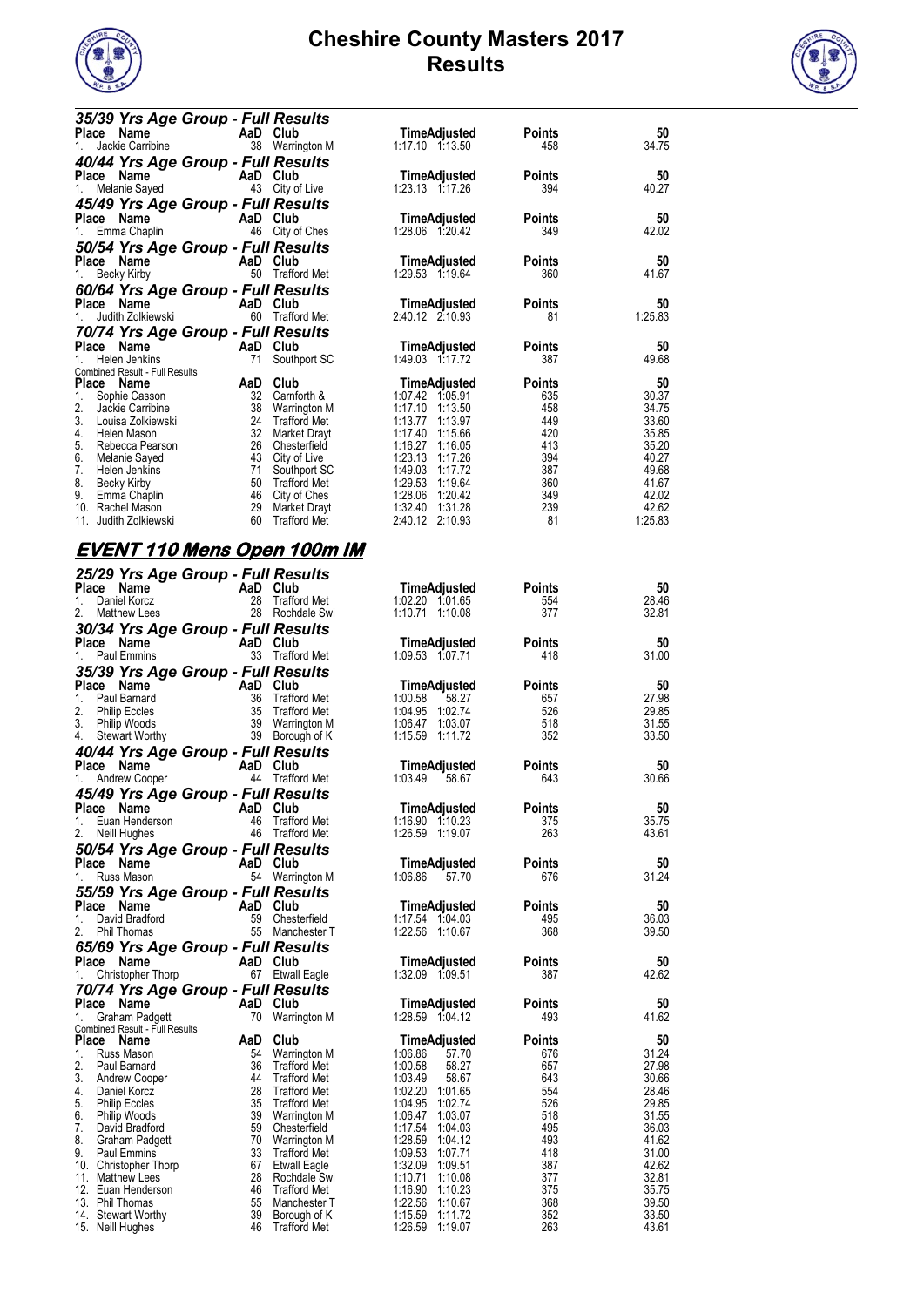



## **EVENT 111 Womens Open 50m Butterfly**

|                  |                                       | 17/24 Yrs Age Group - Full Results        |                                     |                                  |               |
|------------------|---------------------------------------|-------------------------------------------|-------------------------------------|----------------------------------|---------------|
| Place            | Name                                  | AaD Club                                  |                                     | TimeAdjusted                     | Points        |
| 1.               | Louisa Zolkiewski                     | 24                                        | <b>Trafford Met</b>                 | 29.72<br>29.80                   | 547           |
|                  |                                       | 25/29 Yrs Age Group - Full Results        |                                     |                                  |               |
| <b>Place</b>     | Name                                  | AaD                                       | Club                                | TimeAdjusted                     | Points        |
| 1.               | Rebecca Pearson                       | 26                                        | Chesterfield                        | 32.94<br>33.03                   | 405           |
| 2.               | Michelle Wareing                      | 25                                        | Trafford Met                        | 34.21<br>34.21                   | 361           |
| 3.               | Eleanor Vail                          | 26                                        | <b>Trafford Met</b>                 | 35.75<br>35.65                   | 319           |
|                  |                                       | 30/34 Yrs Age Group - Full Results        |                                     |                                  |               |
| <b>Place</b>     | Name                                  | AaD                                       | Club                                | TimeAdjusted                     | Points        |
| 1.               | Laura Bowden                          | 30                                        | <b>Trafford Met</b>                 | 33.20<br>33.72                   | 395           |
| 2.               | Helen Mason                           | 32                                        | Market Drayt                        | 36.09<br>35.28                   | 330           |
|                  |                                       | 40/44 Yrs Age Group - Full Results        |                                     |                                  |               |
| Place            | Name                                  | AaD                                       | Club                                | TimeAdjusted                     | <b>Points</b> |
| 1.               | Christine Johnson                     | 43                                        | Carnforth &                         | 32.99<br>30.66                   | 502           |
|                  |                                       | 45/49 Yrs Age Group - Full Results        |                                     |                                  |               |
|                  | Place Name                            | AaD                                       | Club                                | TimeAdjusted                     | Points        |
| 1.               | <b>Philippa Rickard</b>               | 46                                        | <b>East Leeds S</b>                 | 31.76<br>29.00                   | 594           |
| $\overline{2}$ . | Helen Sadler                          | 47                                        | <b>Trafford Met</b>                 | 33.25<br>30.17                   | 527           |
| 3.               | Andrea Thomas                         | 48                                        | Hoylake SC                          | 36.57<br>32.97                   | 404           |
|                  | 50/54 Yrs Age Group - Full Results    |                                           |                                     |                                  |               |
|                  |                                       |                                           |                                     |                                  |               |
| Place            | <b>Name</b>                           | AaD                                       | Club                                | TimeAdjusted                     | Points        |
|                  | Judy Brown                            | 53                                        | Warrington M                        | DQ                               |               |
|                  |                                       |                                           |                                     |                                  |               |
| Place            | Name                                  | 55/59 Yrs Age Group - Full Results<br>AaD | Club                                | TimeAdjusted                     | Points        |
| 1.               | <b>Frances West</b>                   | 56                                        | Macclesfield                        | 37.83<br>32.11                   | 437           |
|                  |                                       |                                           |                                     |                                  |               |
| Place            | Name                                  | 70/74 Yrs Age Group - Full Results        |                                     |                                  | Points        |
| 1.               | Patricia Jackson                      | AaD Club<br>70                            | Warrington M                        | TimeAdjusted<br>44.49<br>32.20   | 434           |
|                  | <b>Combined Result - Full Results</b> |                                           |                                     |                                  |               |
| <b>Place</b>     | Name                                  | AaD                                       | Club                                | <b>TimeAdjusted</b>              | Points        |
| 1.               | <b>Philippa Rickard</b>               | 46                                        | <b>East Leeds S</b>                 | 31.76<br>29.00                   | 594           |
| 2.               | Louisa Zolkiewski                     | 24                                        | <b>Trafford Met</b>                 | 29.72<br>29.80                   | 547           |
| 3.               | <b>Helen Sadler</b>                   | 47                                        | <b>Trafford Met</b>                 | 33.25<br>30.17                   | 527           |
| 4.               | Christine Johnson                     | 43                                        | Carnforth &                         | 32.99<br>30.66                   | 502           |
| 5.               | <b>Frances West</b>                   | 56                                        | Macclesfield                        | 37.83<br>32.11                   | 437           |
| 6.<br>7.         | Patricia Jackson<br>Rebecca Pearson   | 70<br>26                                  | Warrington M<br>Chesterfield        | 44.49<br>32.20<br>33.03<br>32.94 | 434<br>405    |
| 8.               | Andrea Thomas                         | 48                                        | Hoylake SC                          | 36.57<br>32.97                   | 404           |
| 9.               | Laura Bowden                          | 30                                        | <b>Trafford Met</b>                 | 33.72<br>33.20                   | 395           |
|                  | 10. Michelle Wareing                  | 25                                        | <b>Trafford Met</b>                 | 34.21<br>34.21                   | 361           |
|                  | 11. Helen Mason<br>12. Eleanor Vail   | 32<br>26                                  | Market Drayt<br><b>Trafford Met</b> | 36.09<br>35.28<br>35.75<br>35.65 | 330<br>319    |

## **EVENT 112 Mens Open 50m Butterfly**

| 17/24 Yrs Age Group - Full Results                                                                      |          |                     |                     |       |               |
|---------------------------------------------------------------------------------------------------------|----------|---------------------|---------------------|-------|---------------|
| <b>Ce Name</b><br>Christopher Wain<br>23 Oldham Aquat<br><b>Place</b>                                   |          |                     | TimeAdjusted        |       | <b>Points</b> |
| 1 <sup>1</sup>                                                                                          |          |                     | 26.41               | 26.55 | 553           |
| 2. Bradley Hannah<br>3. Gregory Thomas<br><b>Bradley Hannah</b>                                         |          | 19 Oldham Aquat     | 27.28               | 27.68 | 488           |
|                                                                                                         |          | 24 City of Live     | 29.35               | 29.43 | 406           |
| 25/29 Yrs Age Group - Full Results                                                                      |          |                     |                     |       |               |
| Place Name<br><b>Example 2 AaD</b> Club                                                                 |          |                     | TimeAdjusted        |       | Points        |
| <b>Matthew Lees</b><br>1.                                                                               | 28       | Rochdale Swi        | 29.59               | 29.33 | 410           |
| 2.<br>Robert Sexton                                                                                     | 28       | Oldham Agua         | 31.25               | 30.97 | 348           |
| 30/34 Yrs Age Group - Full Results                                                                      |          |                     |                     |       |               |
| $AaD$ <sub>32</sub><br>Place<br>Name                                                                    |          | Club                | TimeAdjusted        |       | <b>Points</b> |
| Craig Ward<br>1.                                                                                        |          | Trafford Met        | 26.29               | 25.70 | 610           |
| 2.<br>Mark Hooley-Ellis 33 Kirkham & We                                                                 |          |                     | 34.47               | 33.57 | 273           |
| 35/39 Yrs Age Group - Full Results                                                                      |          |                     |                     |       |               |
| Place Name<br>AaD Club<br>38 East L                                                                     |          |                     | <b>TimeAdjusted</b> |       | <b>Points</b> |
| 1.<br><b>Chris Knee</b>                                                                                 |          | <b>East Leeds S</b> | 27.48               | 26.20 | 576           |
| 2. James Ban<br>3. Stuart Tait<br><b>James Barwick Container and Strategies</b> 35                      |          | <b>East Leeds S</b> | 28.12 27.16         |       | 517           |
|                                                                                                         | 39       | Trafford Met        | 29.56 28.05         |       | 469           |
| Michael Rimmington<br>4.                                                                                | 37       | Warrington M        | 30.57               | 29.28 | 412           |
| 40/44 Yrs Age Group - Full Results                                                                      |          |                     |                     |       |               |
| Place Name<br><b>Ce Name Capital AaD Club</b><br>Graeme Atherton 42 Warrin<br>Richard Symons 43 Traffor |          |                     | <b>TimeAdjusted</b> |       | Points        |
| 1.                                                                                                      |          | Warrington M        | 27.49               | 25.69 | 611           |
| 2.                                                                                                      |          | Trafford Met        | 30.11 27.98         |       | 472           |
| 3.<br>Chris Doxey                                                                                       | 42       | Wigan SC            | 41.45               | 38.73 | 178           |
| 45/49 Yrs Age Group - Full Results                                                                      |          |                     |                     |       |               |
| Place<br>Name                                                                                           | AaD      | Club                | TimeAdjusted        |       | Points        |
| 1.<br><b>Paul Clemence</b>                                                                              | 47       | <b>East Leeds S</b> | 27.23               | 24.71 | 686           |
| 2.<br>Eric Fewster                                                                                      | 45       | Northern Way        | 30.82               | 28.32 | 456           |
| 3.<br>Martin Goff                                                                                       | 49       | Romiley Mari        | 32.06               | 28.71 | 437           |
| 50/54 Yrs Age Group - Full Results                                                                      |          |                     |                     |       |               |
| Place Name                                                                                              | AaD Club |                     | TimeAdjusted        |       | Points        |
| Christopher Willcock<br>1.                                                                              | 51       | City of Manc        | 28.93               | 25.55 | 621           |
|                                                                                                         |          |                     |                     |       |               |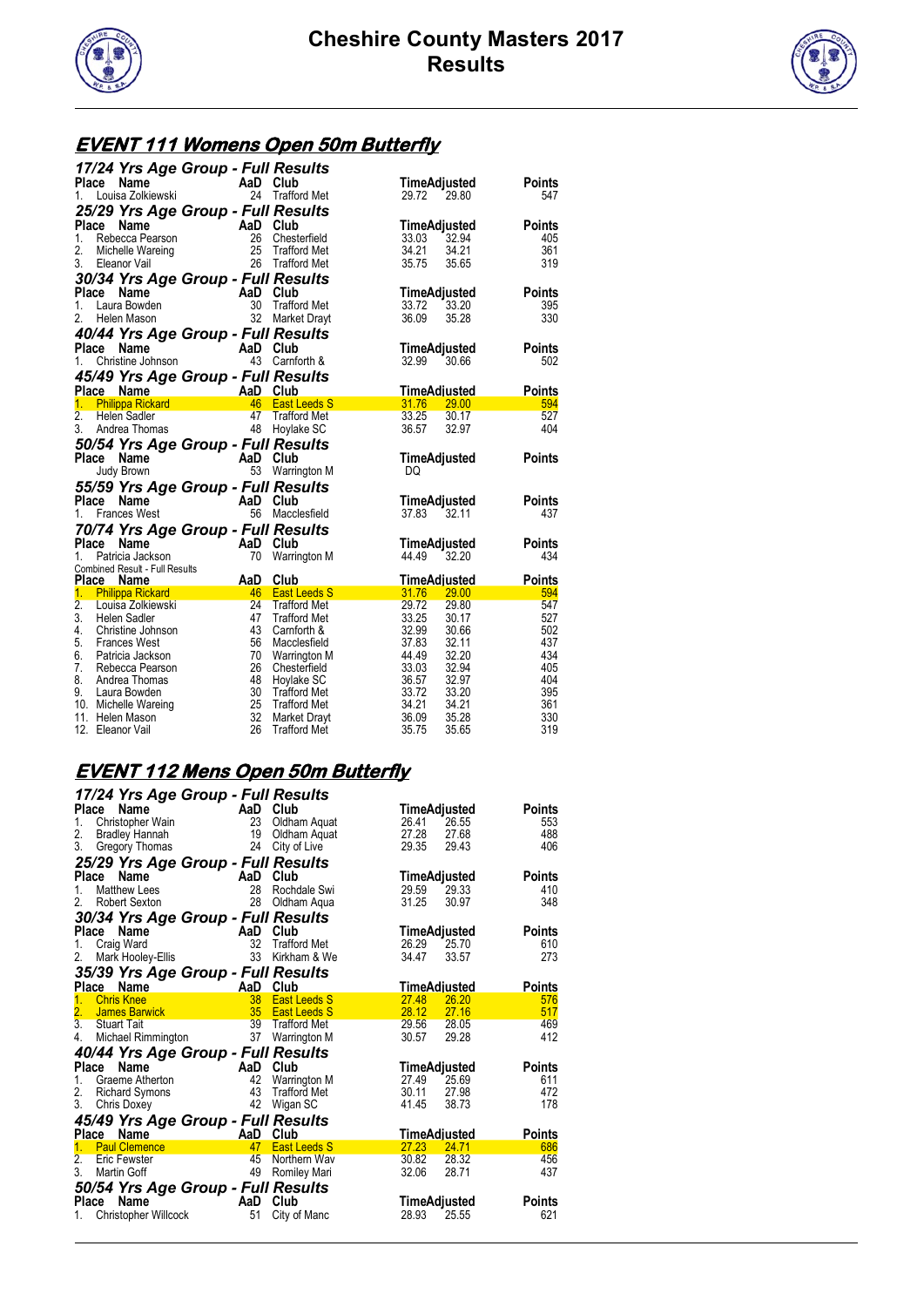



| 55/59 Yrs Age Group - Full Results |                                |     |                     |                     |                        |               |  |  |  |
|------------------------------------|--------------------------------|-----|---------------------|---------------------|------------------------|---------------|--|--|--|
| <b>Place</b>                       | Name                           | AaD | Club                | <u>TimeAdjusted</u> |                        | Points        |  |  |  |
| 1.                                 | <b>David Emerson</b>           | 55  | <b>East Leeds S</b> |                     | 27.11* (GBR/EUR) 23.21 | 828           |  |  |  |
| 2.                                 | Alec Johnson                   | 55  | <b>Trafford Met</b> | 27.70               | 23.71                  | 777           |  |  |  |
| 3.                                 | David Bradford                 | 59  | Chesterfield        | 33.58               | 27.73                  | 485           |  |  |  |
| 4.                                 | Gerry Kelleher                 | 59  | Warrington M        | 34.59               | 28.56                  | 444           |  |  |  |
|                                    | Combined Result - Full Results |     |                     |                     |                        |               |  |  |  |
|                                    | <b>Place</b><br>Name           | AaD | Club                | <u>TimeAdjusted</u> |                        | <b>Points</b> |  |  |  |
| 1.                                 | <b>David Emerson</b>           | 55  | <b>East Leeds S</b> | 27.11               | 23.21                  | 828           |  |  |  |
| 2.                                 | Alec Johnson                   | 55  | <b>Trafford Met</b> | 27.70               | 23.71                  | 777           |  |  |  |
| 3.                                 | <b>Paul Clemence</b>           | 47  | <b>East Leeds S</b> | 27.23               | 24.71                  | 686           |  |  |  |
| 4.                                 | Christopher Willcock           | 51  | City of Manc        | 28.93               | 25.55                  | 621           |  |  |  |
| 5.                                 | Graeme Atherton                | 42  | Warrington M        | 27.49               | 25.69                  | 611           |  |  |  |
| 6.                                 | <b>Craig Ward</b>              | 32  | <b>Trafford Met</b> | 26.29               | 25.70                  | 610           |  |  |  |
| 7.                                 | <b>Chris Knee</b>              | 38  | <b>East Leeds S</b> | 27.48               | 26.20                  | 576           |  |  |  |
| 8 <sub>1</sub>                     | <b>Christopher Wain</b>        | 23  | Oldham Aquat        | 26.41               | 26.55                  | 553           |  |  |  |
| 9.                                 | <b>James Barwick</b>           | 35  | <b>East Leeds S</b> | 28.12               | 27.16                  | 517           |  |  |  |
|                                    | 10. Bradley Hannah             | 19  | Oldham Aquat        | 27.28               | 27.68                  | 488           |  |  |  |
| 11.                                | David Bradford                 | 59  | Chesterfield        | 33.58               | 27.73                  | 485           |  |  |  |
| 12.                                | <b>Richard Symons</b>          | 43  | <b>Trafford Met</b> | 30.11               | 27.98                  | 472           |  |  |  |
| 13.                                | <b>Stuart Tait</b>             | 39  | <b>Trafford Met</b> | 29.56               | 28.05                  | 469           |  |  |  |
| 14.                                | Eric Fewster                   | 45  | Northern Wav        | 30.82               | 28.32                  | 456           |  |  |  |
| 15.                                | Gerry Kelleher                 | 59  | Warrington M        | 34.59               | 28.56                  | 444           |  |  |  |
| 16.                                | Martin Goff                    | 49  | Romiley Mari        | 32.06               | 28.71                  | 437           |  |  |  |
| 17.                                | Michael Rimmington             | 37  | Warrington M        | 30.57               | 29.28                  | 412           |  |  |  |
| 18.                                | <b>Matthew Lees</b>            | 28  | Rochdale Swi        | 29.59               | 29.33                  | 410           |  |  |  |
| 19.                                | Gregory Thomas                 | 24  | City of Live        | 29.35               | 29.43                  | 406           |  |  |  |
| 20.                                | Robert Sexton                  | 28  | Oldham Aqua         | 31.25               | 30.97                  | 348           |  |  |  |
| 21.                                | Mark Hooley-Ellis              | 33  | Kirkham & We        | 34.47               | 33.57                  | 273           |  |  |  |
| 22.                                | Chris Doxey                    | 42  | Wigan SC            | 41.45               | 38.73                  | 178           |  |  |  |

#### **EVENT 113 Womens Open 50m Freestyle**

|                                                                                                                                                                                                                                                      | 17/24 Yrs Age Group - Full Results                                 |                              |                       |                |               |
|------------------------------------------------------------------------------------------------------------------------------------------------------------------------------------------------------------------------------------------------------|--------------------------------------------------------------------|------------------------------|-----------------------|----------------|---------------|
| Place                                                                                                                                                                                                                                                | <b>Ce Name</b><br>Louisa Zolkiewski<br>Emma Merator (1994 - Traffo |                              | TimeAdjusted          |                | Points        |
| 1.                                                                                                                                                                                                                                                   |                                                                    | <b>Trafford Met</b>          | 27.56                 | 27.64          | 594           |
| 2.<br>Emma Moreton                                                                                                                                                                                                                                   |                                                                    | 24 Trafford Met              | 31.25                 | 31.34          | 407           |
| 25/29 Yrs Age Group - Full Results                                                                                                                                                                                                                   |                                                                    |                              |                       |                |               |
| 23/29 TTS Arge Stroup - Term Nessures<br>2. Eleanor Vail<br>2. Eleanor Vail<br>2. Eleanor Vail<br>3. Michelle Wareing<br>4. Harriet Baker<br>5. Jamie-Leigh Clayton<br>6. Rachel Mason<br>2. Trafford Met<br>6. Rachel Mason<br>2. Trafford Met<br>6 |                                                                    |                              | TimeAdjusted          |                | <b>Points</b> |
|                                                                                                                                                                                                                                                      |                                                                    |                              | 29.78                 | 29.70          | 479           |
|                                                                                                                                                                                                                                                      |                                                                    |                              | 31.34                 | 31.25          | 411           |
|                                                                                                                                                                                                                                                      |                                                                    |                              | 32.00                 | 32.00          | 383           |
|                                                                                                                                                                                                                                                      |                                                                    |                              | 33.56                 | 33.15          | 344           |
|                                                                                                                                                                                                                                                      |                                                                    |                              | 33.62                 | 33.42          | 336           |
|                                                                                                                                                                                                                                                      |                                                                    |                              | 35.88                 | 35.45          | 281           |
| 30/34 Yrs Age Group - Full Results                                                                                                                                                                                                                   |                                                                    |                              |                       |                |               |
| Place Name                                                                                                                                                                                                                                           | AaD Club                                                           |                              |                       | TimeAdjusted   | <b>Points</b> |
| 1.<br>Helen Mason                                                                                                                                                                                                                                    | 32                                                                 | Market Drayt                 | 31.19 30.49           |                | 442           |
| 35/39 Yrs Age Group - Full Results                                                                                                                                                                                                                   | $AB = AB$<br>AaD Club<br>38 Warrin                                 |                              |                       |                |               |
| Place Name                                                                                                                                                                                                                                           |                                                                    |                              |                       | TimeAdjusted   | <b>Points</b> |
| 1.<br>Jackie Carribine                                                                                                                                                                                                                               |                                                                    | 38 Warrington M              | 30.42                 | 29.00          | 514           |
| 2.<br>Jenny Zwijnen                                                                                                                                                                                                                                  |                                                                    | 36 Winsford Swi              | 32.43                 | 31.19          | 413           |
| 40/44 Yrs Age Group - Full Results                                                                                                                                                                                                                   |                                                                    |                              |                       |                |               |
| Place Name                                                                                                                                                                                                                                           | <b>Example 18</b><br>Christine Johnson<br>Andrea Leech 144         |                              |                       | TimeAdjusted   | <b>Points</b> |
| 1.                                                                                                                                                                                                                                                   |                                                                    | Carnforth &                  | 30.18                 | 28.05          | 568           |
| 2.                                                                                                                                                                                                                                                   |                                                                    | <b>Trafford Met</b>          | 36.03                 | 33.30          | 339           |
| 45/49 Yrs Age Group - Full Results                                                                                                                                                                                                                   |                                                                    |                              |                       |                |               |
| Place Name                                                                                                                                                                                                                                           | AaD Club<br>47 East L                                              |                              |                       | TimeAdjusted   | Points        |
| 1.<br><b>Nina Williams</b>                                                                                                                                                                                                                           |                                                                    |                              |                       |                |               |
|                                                                                                                                                                                                                                                      |                                                                    | 47 East Leeds S              | 28.68 26.03           |                | 711           |
| 2.<br>Helen Sadler                                                                                                                                                                                                                                   | 47                                                                 | <b>Trafford Met</b>          | 28.78                 | 26.12          | 704           |
| 3.<br>Nicola Latty                                                                                                                                                                                                                                   | 46                                                                 | Sub 160 Mast                 | 30.00                 | 27.40          | 610           |
| 4.<br>Andrea Thomas                                                                                                                                                                                                                                  |                                                                    | 48 Hoylake SC                | 34.42                 | 31.04          | 419           |
| 50/54 Yrs Age Group - Full Results                                                                                                                                                                                                                   |                                                                    |                              |                       |                |               |
| Place Name                                                                                                                                                                                                                                           |                                                                    |                              | TimeAdjusted          |                | Points        |
| 1.<br>Judy Brown                                                                                                                                                                                                                                     |                                                                    | Warrington M                 | 30.72                 | 26.72          | 657           |
| 2.<br>Becky Kirby                                                                                                                                                                                                                                    | AaD Club<br>53 Warrin                                              | 50 Trafford Met              | 35.79                 | 31.83          | 389           |
| 55/59 Yrs Age Group - Full Results                                                                                                                                                                                                                   |                                                                    |                              |                       |                |               |
| Place Name                                                                                                                                                                                                                                           |                                                                    |                              | TimeAdjusted          |                | <b>Points</b> |
| Carolyn Bailey                                                                                                                                                                                                                                       | AaD Club                                                           | 55 Warrington M              | DQ                    |                |               |
|                                                                                                                                                                                                                                                      |                                                                    |                              |                       |                |               |
| 60/64 Yrs Age Group - Full Results<br>Place Name                                                                                                                                                                                                     | AaD Club                                                           |                              | TimeAdjusted          |                | <b>Points</b> |
| Judith Zolkiewski<br>1.                                                                                                                                                                                                                              |                                                                    | 60 Trafford Met              | 1:00.52               | 49.49          | 103           |
|                                                                                                                                                                                                                                                      |                                                                    |                              |                       |                |               |
| 70/74 Yrs Age Group - Full Results<br>Place Name                                                                                                                                                                                                     |                                                                    |                              | TimeAdjusted          |                | <b>Points</b> |
| Patricia Jackson<br>1.                                                                                                                                                                                                                               |                                                                    | Warrington M                 | 41.60                 | 30.11          | 459           |
|                                                                                                                                                                                                                                                      | $AaD$ Club                                                         |                              |                       |                |               |
|                                                                                                                                                                                                                                                      |                                                                    |                              | <b>TimeAdjusted</b>   |                | <b>Points</b> |
| Combined Result - Full Results<br>Place Name <b>Aap Club</b><br>1.<br><b>Nina Williams</b>                                                                                                                                                           | <u>Az East Leeds S</u>                                             |                              | $\frac{28.68}{26.03}$ |                | 711           |
| 2.<br>Helen Sadler                                                                                                                                                                                                                                   | 47                                                                 | <b>Trafford Met</b>          | 28.78                 | 26.12          | 704           |
| 3.<br>Judy Brown                                                                                                                                                                                                                                     | 53                                                                 | Warrington M                 | 30.72                 | 26.72          | 657           |
| 4.<br>Nicola Latty                                                                                                                                                                                                                                   | 46                                                                 | Sub 160 Mast                 | 30.00                 | 27.40          | 610           |
| 5.<br>Louisa Zolkiewski                                                                                                                                                                                                                              | 24                                                                 | Trafford Met                 | 27.56                 | 27.64          | 594           |
| 6.<br>Christine Johnson                                                                                                                                                                                                                              | 43                                                                 | Carnforth &                  | 30.18                 | 28.05          | 568           |
| 7.<br>Jackie Carribine<br>8. Rebecca Pearson                                                                                                                                                                                                         | 38<br>26                                                           | Warrington M<br>Chesterfield | 30.42<br>29.78        | 29.00<br>29.70 | 514<br>479    |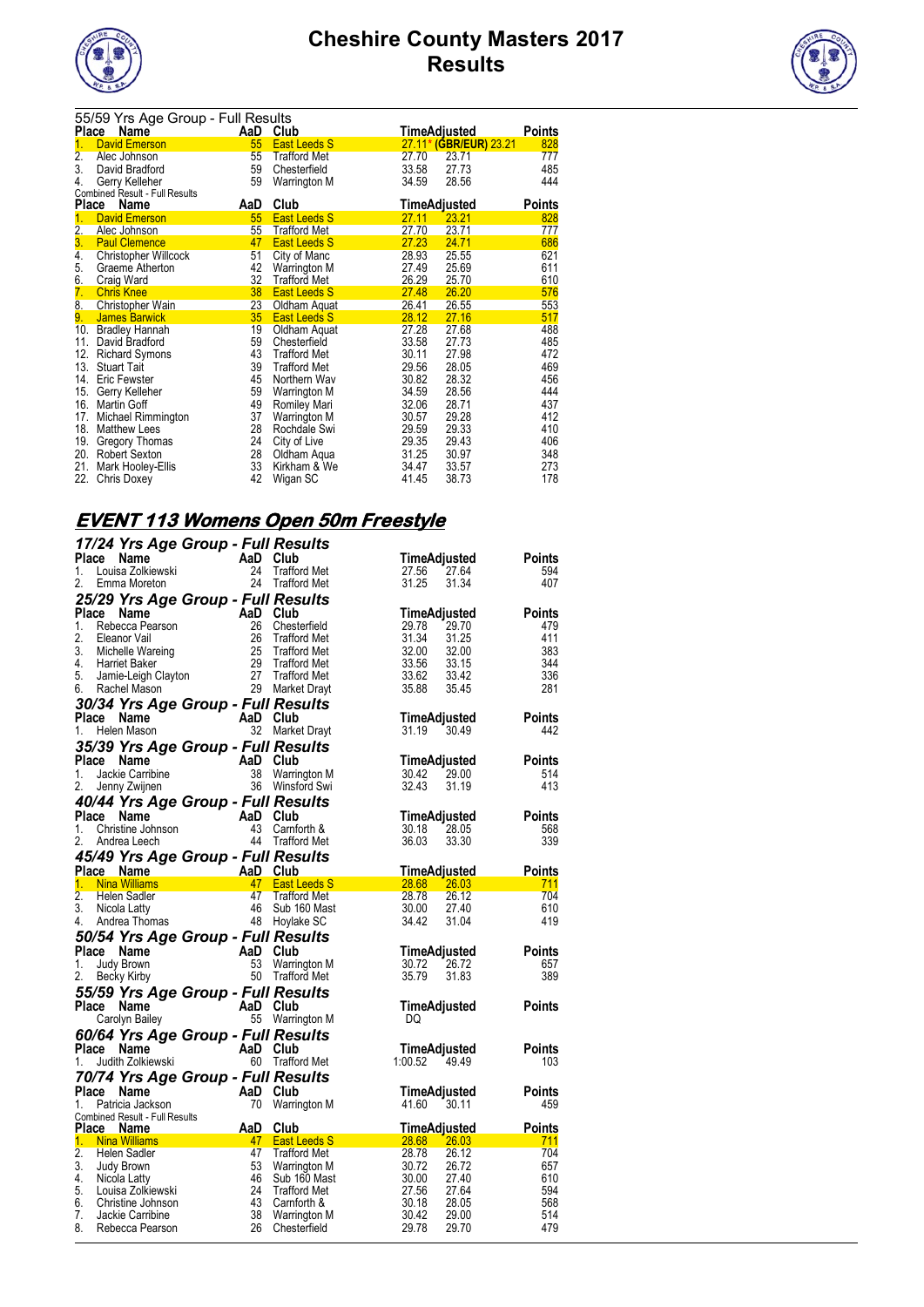



| 9.  | Patricia Jackson        | 70 | Warrington M        | 41.60   | 30.11 | 459 |
|-----|-------------------------|----|---------------------|---------|-------|-----|
| 10. | Helen Mason             | 32 | Market Drayt        | 31.19   | 30.49 | 442 |
| 11. | Andrea Thomas           | 48 | Hoylake SC          | 34.42   | 31.04 | 419 |
|     | 12. Jenny Zwijnen       | 36 | Winsford Swi        | 32.43   | 31.19 | 413 |
|     | 13. Eleanor Vail        | 26 | <b>Trafford Met</b> | 31.34   | 31.25 | 411 |
|     | 14. Emma Moreton        | 24 | <b>Trafford Met</b> | 31.25   | 31.34 | 407 |
|     | 15. Becky Kirby         | 50 | <b>Trafford Met</b> | 35.79   | 31.83 | 389 |
|     | 16. Michelle Wareing    | 25 | Trafford Met        | 32.00   | 32.00 | 383 |
|     | 17. Harriet Baker       | 29 | <b>Trafford Met</b> | 33.56   | 33.15 | 344 |
|     | 18. Andrea Leech        | 44 | <b>Trafford Met</b> | 36.03   | 33.30 | 339 |
|     | 19. Jamie-Leigh Clayton | 27 | <b>Trafford Met</b> | 33.62   | 33.42 | 336 |
|     | 20. Rachel Mason        | 29 | Market Drayt        | 35.88   | 35.45 | 281 |
|     | 21. Judith Zolkiewski   | 60 | <b>Trafford Met</b> | 1:00.52 | 49.49 | 103 |

## **EVENT 114 Mens Open 50m Freestyle**

|                                          |                                        | 17/24 Yrs Age Group - Full Results                                                                                                                                                                                                   |                                            |                                |                |               |
|------------------------------------------|----------------------------------------|--------------------------------------------------------------------------------------------------------------------------------------------------------------------------------------------------------------------------------------|--------------------------------------------|--------------------------------|----------------|---------------|
| Place                                    | Name                                   | AaD Club<br>24 Trafford Me<br>23 Oldham Aqu<br>24 City of Live                                                                                                                                                                       |                                            | TimeAdjusted                   |                | Points        |
| 1.                                       | Joseph Keeley                          |                                                                                                                                                                                                                                      | Trafford Met                               | 25.19                          | 25.26          | 515           |
| 2.                                       | Christopher Wain                       |                                                                                                                                                                                                                                      | 23 Oldham Aquat                            | 25.30                          | 25.43          | 505           |
| 3.                                       | Gregory Thomas                         |                                                                                                                                                                                                                                      |                                            | 26.87                          | 26.94          | 425           |
|                                          |                                        | 25/29 Yrs Age Group - Full Results                                                                                                                                                                                                   |                                            |                                |                |               |
|                                          | Place Name                             | AaD Club                                                                                                                                                                                                                             |                                            | TimeAdjusted                   |                | <b>Points</b> |
| 1.                                       | <b>Matthew Lees</b>                    | 28                                                                                                                                                                                                                                   | Rochdale Swi                               | 27.73                          | 27.48          | 400           |
| 2.                                       | Robert Sexton                          |                                                                                                                                                                                                                                      | 28 Oldham Aqua                             | 28.42                          | 28.17          | 372           |
|                                          |                                        | 30/34 Yrs Age Group - Full Results                                                                                                                                                                                                   |                                            |                                |                |               |
|                                          | Place Name                             | AaD Club                                                                                                                                                                                                                             |                                            | TimeAdjusted                   |                | <b>Points</b> |
| 1.                                       | Craig Ward                             | 32                                                                                                                                                                                                                                   | <b>Trafford Met</b>                        | 24.46                          | 23.91          | 608           |
| 2.                                       | <b>Paul Emmins</b>                     | 33                                                                                                                                                                                                                                   | <b>Trafford Met</b>                        | 26.13                          | 25.45          | 504           |
| 3.                                       | Rafal Kaczynski                        |                                                                                                                                                                                                                                      | 32 City of Manc                            | 26.95                          | 26.34          | 455           |
| 4.                                       | Mark Hooley-Ellis                      |                                                                                                                                                                                                                                      | 33 Kirkham & We                            | 29.17                          | 28.41          | 362           |
|                                          |                                        | 35/39 Yrs Age Group - Full Results                                                                                                                                                                                                   |                                            |                                |                |               |
|                                          | Place Name                             | AaD Club                                                                                                                                                                                                                             |                                            | TimeAdjusted                   |                | <b>Points</b> |
| 1.                                       | Paul Barnard                           | 36                                                                                                                                                                                                                                   | <b>Trafford Met</b>                        | 24.58                          | 23.64          | 629           |
| 2.                                       | <b>Chris Knee</b><br>3. Stephen Barton | $\frac{38}{35}$<br>38<br>39<br>39<br>39                                                                                                                                                                                              | <b>East Leeds S</b>                        | 24.93<br>$\frac{24.93}{25.49}$ | 23.77<br>24.62 | 619<br>557    |
|                                          | 4. Stewart Worthy                      | 39                                                                                                                                                                                                                                   | Trafford Met<br>Borough of K               | 27.02                          | 25.64          | 493           |
|                                          | 5. Stuart Tait                         |                                                                                                                                                                                                                                      | Trafford Met                               | 28.09                          | 26.65          | 439           |
|                                          |                                        |                                                                                                                                                                                                                                      |                                            | 28.09 26.65<br>28.35 27.15     |                | 415           |
|                                          |                                        | c. Column and the Column of the Column of the Column of the Column of the Column of the Column of the Column o<br>1. James Barwick Column of Column of The Column of the Column of the Column of the Column of the Column of the<br> | 30.12 29.10                                |                                |                | 337           |
| 8.                                       | <b>Chris Rose</b>                      |                                                                                                                                                                                                                                      | 37 Stalybridge                             | 31.51                          | 30.18          | 302           |
|                                          |                                        | 40/44 Yrs Age Group - Full Results                                                                                                                                                                                                   |                                            |                                |                |               |
|                                          | Place Name                             | AaD Club<br>44 Traffor<br>42 Traffor<br>42 Warrin<br>42 Wigan<br>43 Traffor                                                                                                                                                          |                                            | TimeAdjusted                   |                | <b>Points</b> |
| 1.                                       | Andrew Cooper                          |                                                                                                                                                                                                                                      | <b>Trafford Met</b>                        | 25.63                          | 23.69          | 625           |
| 2.                                       | <b>Richard Symons</b>                  |                                                                                                                                                                                                                                      | <b>Trafford Met</b>                        | 28.53                          | 26.51          | 446           |
| 3.                                       | Andrew Jones                           |                                                                                                                                                                                                                                      | Warrington M                               | 28.96                          | 27.06          | 419           |
| 4.                                       | Chris Doxey                            |                                                                                                                                                                                                                                      | Wigan SC                                   | 34.03                          | 31.80          | 258           |
| 5.                                       | Michael Braun                          |                                                                                                                                                                                                                                      | 43 Trafford Met                            | 37.78                          | 35.11          | 192           |
|                                          |                                        | 45/49 Yrs Age Group - Full Results                                                                                                                                                                                                   |                                            |                                |                |               |
|                                          | Place Name                             |                                                                                                                                                                                                                                      |                                            | <b>TimeAdjusted</b>            |                | <b>Points</b> |
|                                          |                                        |                                                                                                                                                                                                                                      |                                            |                                |                |               |
| 1.                                       | <b>Paul Clemence</b>                   |                                                                                                                                                                                                                                      | <b>East Leeds S</b>                        | 24.54                          |                | 752           |
| 2.                                       | David Crabtree                         |                                                                                                                                                                                                                                      | Romiley Mari                               | 28.60                          | 22.27<br>25.62 | 494           |
| 3.                                       | Eric Fewster                           | AaD Club<br>47 East L<br>49 Romile<br>45                                                                                                                                                                                             | Northern Wav                               | 29.10                          | 26.74          | 434           |
| 4.                                       | Euan Henderson                         | 46                                                                                                                                                                                                                                   | Trafford Met                               | 29.32                          | 26.78          | 432           |
| 5.                                       | Neill Hughes                           |                                                                                                                                                                                                                                      | 46 Trafford Met                            | 32.98                          | 30.12          | 304           |
|                                          |                                        | 50/54 Yrs Age Group - Full Results                                                                                                                                                                                                   |                                            |                                |                |               |
|                                          | Place Name                             | AaD Club                                                                                                                                                                                                                             |                                            | TimeAdjusted                   |                | <b>Points</b> |
| 1.                                       | Andrew Bennett                         |                                                                                                                                                                                                                                      | 53 Warrington M                            | 27.40                          | 23.84          | 613           |
|                                          |                                        | 55/59 Yrs Age Group - Full Results                                                                                                                                                                                                   |                                            |                                |                |               |
|                                          | Place Name                             |                                                                                                                                                                                                                                      |                                            | <b>TimeAdjusted</b>            |                | Points        |
| 1.                                       | <b>David Emerson</b>                   |                                                                                                                                                                                                                                      | <b>East Leeds S</b>                        | $25.85*$ 22.13                 |                | 767           |
| 2.                                       | Alec Johnson                           | AaD Club<br>55 East L<br>55                                                                                                                                                                                                          | <b>Trafford Met</b>                        | 27.05                          | 23.15          | 670           |
|                                          | 3. David Bradford                      | 59                                                                                                                                                                                                                                   | Chesterfield                               | 29.03                          | 23.97          | 603           |
|                                          | 4. Gerry Kelleher                      | 59                                                                                                                                                                                                                                   | Warrington M                               | 32.16                          | 26.56          | 443           |
| 5.                                       | Steve Connor                           | 58                                                                                                                                                                                                                                   | Warrington M                               | 32.25                          | 26.88          | 428           |
| 6.                                       | Phil Thomas                            |                                                                                                                                                                                                                                      | 55 Manchester T                            | 32.38                          | 27.72          | 390           |
|                                          |                                        | 60/64 Yrs Age Group - Full Results                                                                                                                                                                                                   |                                            |                                |                |               |
|                                          | Place Name                             | AaD                                                                                                                                                                                                                                  | Club                                       | <b>TimeAdjusted</b>            |                | <b>Points</b> |
|                                          | 1. Nevill Barton                       |                                                                                                                                                                                                                                      | 63 Trafford Met                            | 28.83                          | 22.84          | 697           |
|                                          |                                        | 65/69 Yrs Age Group - Full Results                                                                                                                                                                                                   |                                            |                                |                |               |
| Place                                    | Name                                   | AaD Club                                                                                                                                                                                                                             |                                            | TimeAdjusted                   |                | Points        |
| 1.                                       | Christopher Thorp                      | 67                                                                                                                                                                                                                                   | <b>Etwall Eagle</b>                        | 34.49                          | 26.03          | 471           |
|                                          |                                        | 80/84 Yrs Age Group - Full Results                                                                                                                                                                                                   |                                            |                                |                |               |
|                                          | Place Name                             | AaD Club                                                                                                                                                                                                                             |                                            | TimeAdjusted                   |                | Points        |
| 1.                                       | John Anderson                          | 80                                                                                                                                                                                                                                   | <b>Trafford Met</b>                        | 55.11                          | 32.92          | 233           |
|                                          | Combined Result - Full Results         |                                                                                                                                                                                                                                      |                                            |                                |                |               |
|                                          | Place Name                             | AaD                                                                                                                                                                                                                                  | Club                                       | TimeAdjusted                   |                | Points        |
|                                          | <b>David Emerson</b>                   | 55                                                                                                                                                                                                                                   | <b>East Leeds S</b>                        | 25.85                          | 22.13          | 767           |
|                                          | <b>Paul Clemence</b>                   | 47                                                                                                                                                                                                                                   | <b>East Leeds S</b>                        | 24.54                          | 22.27          | <u>752</u>    |
|                                          | Nevill Barton                          | 63                                                                                                                                                                                                                                   | <b>Trafford Met</b>                        | 28.83                          | 22.84          | 697           |
| 1.<br>$\overline{2}$ .<br>3.<br>4.<br>5. | Alec Johnson<br>Paul Barnard           | 55<br>36                                                                                                                                                                                                                             | <b>Trafford Met</b><br><b>Trafford Met</b> | 27.05<br>24.58                 | 23.15<br>23.64 | 670<br>629    |
|                                          | <b>Andrew Cooper</b>                   | 44                                                                                                                                                                                                                                   | <b>Trafford Met</b>                        | <u> 25.63 </u>                 | <u>23.69</u>   | 625           |
| 6.<br>7.<br>8.                           | <b>Chris Knee</b><br>Andrew Bennett    | 38<br>53                                                                                                                                                                                                                             | <b>East Leeds S</b><br>Warrington M        | 24.93<br>27.40                 | 23.77<br>23.84 | 619<br>613    |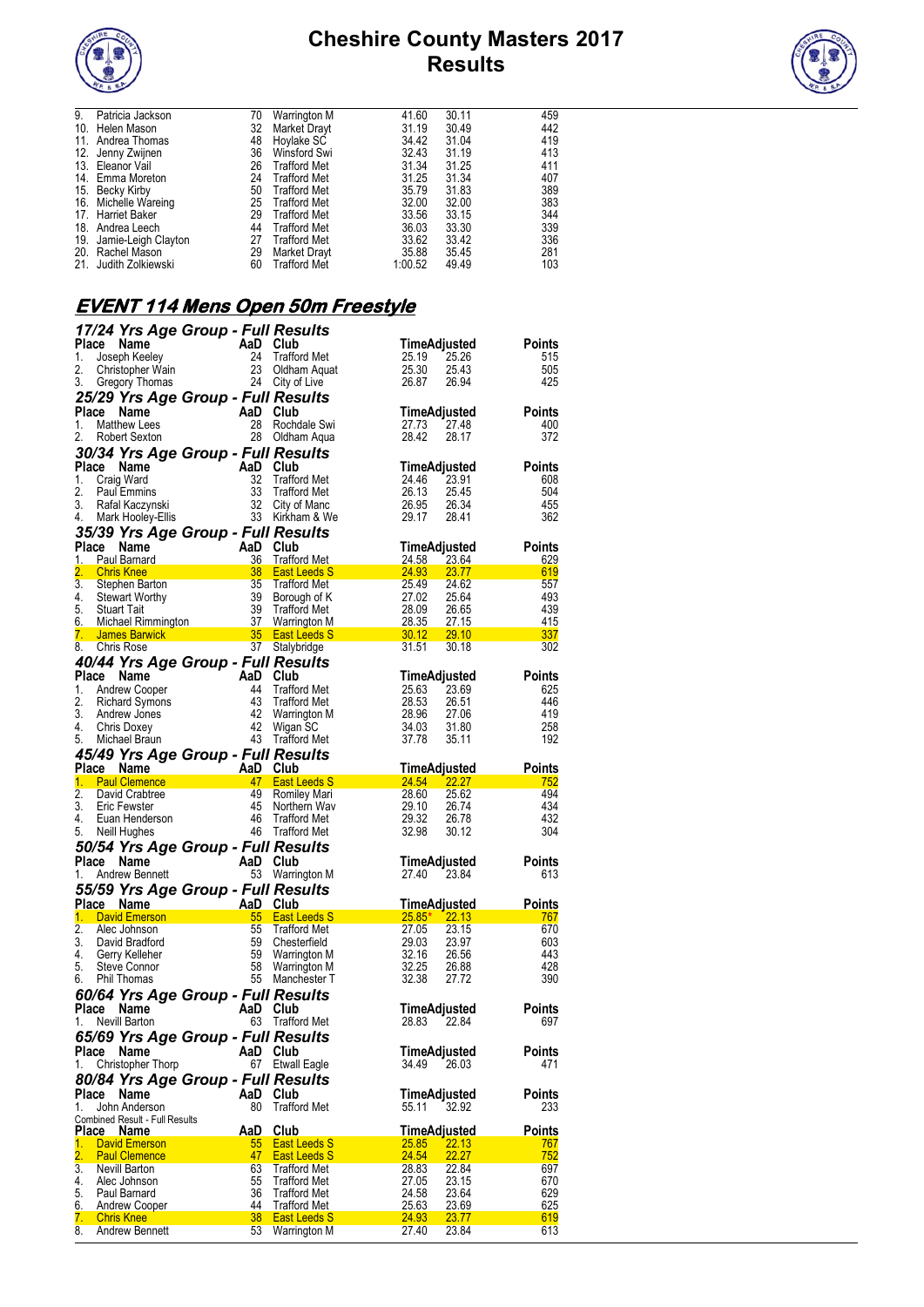



| 9.  | Craig Ward               | 32 | <b>Trafford Met</b> | 24.46 | 23.91 | 608 |
|-----|--------------------------|----|---------------------|-------|-------|-----|
| 10. | David Bradford           | 59 | Chesterfield        | 29.03 | 23.97 | 603 |
| 11. | Stephen Barton           | 35 | <b>Trafford Met</b> | 25.49 | 24.62 | 557 |
| 12. | Joseph Keeley            | 24 | <b>Trafford Met</b> | 25.19 | 25.26 | 515 |
| 13. | Christopher Wain         | 23 | Oldham Aquat        | 25.30 | 25.43 | 505 |
| 14. | Paul Emmins              | 33 | <b>Trafford Met</b> | 26.13 | 25.45 | 504 |
| 15. | David Crabtree           | 49 | Romiley Mari        | 28.60 | 25.62 | 494 |
| 16. | <b>Stewart Worthy</b>    | 39 | Borough of K        | 27.02 | 25.64 | 493 |
| 17. | <b>Christopher Thorp</b> | 67 | <b>Etwall Eagle</b> | 34.49 | 26.03 | 471 |
| 18. | Rafal Kaczynski          | 32 | City of Manc        | 26.95 | 26.34 | 455 |
| 19. | <b>Richard Symons</b>    | 43 | <b>Trafford Met</b> | 28.53 | 26.51 | 446 |
| 20. | Gerry Kelleher           | 59 | Warrington M        | 32.16 | 26.56 | 443 |
| 21. | <b>Stuart Tait</b>       | 39 | <b>Trafford Met</b> | 28.09 | 26.65 | 439 |
| 22. | <b>Eric Fewster</b>      | 45 | Northern Wav        | 29.10 | 26.74 | 434 |
| 23. | Euan Henderson           | 46 | <b>Trafford Met</b> | 29.32 | 26.78 | 432 |
| 24. | <b>Steve Connor</b>      | 58 | Warrington M        | 32.25 | 26.88 | 428 |
| 25. | Gregory Thomas           | 24 | City of Live        | 26.87 | 26.94 | 425 |
|     | 26. Andrew Jones         | 42 | <b>Warrington M</b> | 28.96 | 27.06 | 419 |
| 27. | Michael Rimmington       | 37 | Warrington M        | 28.35 | 27.15 | 415 |
| 28. | <b>Matthew Lees</b>      | 28 | Rochdale Swi        | 27.73 | 27.48 | 400 |
| 29. | Phil Thomas              | 55 | Manchester T        | 32.38 | 27.72 | 390 |
| 30. | <b>Robert Sexton</b>     | 28 | Oldham Aqua         | 28.42 | 28.17 | 372 |
| 31. | <b>Mark Hooley-Ellis</b> | 33 | Kirkham & We        | 29.17 | 28.41 | 362 |
| 32. | <b>James Barwick</b>     | 35 | <b>East Leeds S</b> | 30.12 | 29.10 | 337 |
| 33. | Neill Hughes             | 46 | <b>Trafford Met</b> | 32.98 | 30.12 | 304 |
| 34. | <b>Chris Rose</b>        | 37 | Stalybridge         | 31.51 | 30.18 | 302 |
| 35. | Chris Doxey              | 42 | Wigan SC            | 34.03 | 31.80 | 258 |
| 36. | John Anderson            | 80 | <b>Trafford Met</b> | 55.11 | 32.92 | 233 |
| 37. | Michael Braun            | 43 | <b>Trafford Met</b> | 37.78 | 35.11 | 192 |
|     |                          |    |                     |       |       |     |

# **EVENT 115 Womens Open 200m Medley Team**

| 072+ Yrs Age Group - Full Results             |        |             |                 |              |               |       |         |         |
|-----------------------------------------------|--------|-------------|-----------------|--------------|---------------|-------|---------|---------|
| <b>Place</b><br>Name                          |        | Club        |                 | TimeAdiusted | <b>Points</b> | 50    | 100     | 150     |
| Trafford Masters 72<br>1.                     | $072+$ | <b>TMBN</b> | 2:22.78 2:25.93 |              | 362           | 34.03 | 1:13.30 | 1:47.63 |
| 200+ Yrs Age Group - Full Results             |        |             |                 |              |               |       |         |         |
| <b>Place</b><br>Name                          |        | Club        |                 | TimeAdiusted | <b>Points</b> | 50    | 100     | 150     |
| Trafford Masters 200<br>1.                    | $200+$ | <b>TMBN</b> | 2:30.40 2:33.19 |              | 313           | 39.32 | 1.20.12 | 1:53.91 |
| 2. Warrington M 200+                          | $200+$ | WMSN        | 2:37.40 2:40.32 |              | 273           | 35.75 | 1:14.09 | 1:59.72 |
| <b>Combined Result - Full Results</b>         |        |             |                 |              |               |       |         |         |
| <b>Place</b><br>Name                          |        | Club        |                 | TimeAdiusted | <b>Points</b> | 50    | 100     | 150     |
| <b>Trafford Masters 72</b>                    | $072+$ | <b>TMBN</b> | 2:22.78 2:25.93 |              | 362           | 34.03 | 1.13.30 | 1:47.63 |
| 2 <sub>1</sub><br><b>Trafford Masters 200</b> | $200+$ | TMBN        | 2:30.40 2:33.19 |              | 313           | 39.32 | 1:20.12 | 1:53.91 |
| 3.<br>Warrington M 200+                       | $200+$ | <b>WMSN</b> | 2:37.40 2:40.32 |              | 273           | 35.75 | 1.14.09 | 1:59.72 |

## **EVENT 116 Mens Open 200m Medley Team**

| 072+ Yrs Age Group - Full Results |        |             |                     |               |       |         |         |
|-----------------------------------|--------|-------------|---------------------|---------------|-------|---------|---------|
| Name<br>Place                     |        | Club        | TimeAdjusted        | <b>Points</b> | 50    | 100     | 150     |
| Oldham Aquatics SC                | $072+$ | OLMN        | 1:52.96<br>1.55.45  | 481           | 29.81 | 1:00.57 | 1:27.48 |
| 2.<br><b>Trafford Masters 72</b>  | $072+$ | <b>TMBN</b> | 1:53.04<br>1:55.53  | 480           | 28.41 | 1:01.03 | 1:28.32 |
| 120+ Yrs Age Group - Full Results |        |             |                     |               |       |         |         |
| Name<br><b>Place</b>              |        | Club        | TimeAdjusted        | <b>Points</b> | 50    | 100     | 150     |
| Trafford Masters 120              | $120+$ | <b>TMBN</b> | 1:58.79 2:00.99     | 418           | 34.23 | 1:04.43 | 1:32.02 |
| 2.<br>Romiley                     | $120+$ | <b>MARN</b> | 2:06.68<br>2:09.03  | 345           | 30.82 | 1:04.02 | 1:36.37 |
| 160+ Yrs Age Group - Full Results |        |             |                     |               |       |         |         |
| Name<br>Place                     |        | Club        | <b>TimeAdjusted</b> | <b>Points</b> | 50    | 100     | 150     |
| Warrington M 160+                 | 160+   | <b>WMSN</b> | 2:05.32 2:07.64     | 356           | 32.27 | 1:05.48 | 1:36.00 |
| 200+ Yrs Age Group - Full Results |        |             |                     |               |       |         |         |
| Name<br>Place                     |        | Club        | <b>TimeAdjusted</b> | <b>Points</b> | 50    | 100     | 150     |
| Trafford Masters 200              | $200+$ | <b>TMBN</b> | 2:09.79 2:12.20     | 320           | 32.70 | 1:09.96 | 1:39.85 |
| 2.<br>Warrington M 200+           | $200+$ | <b>WMSN</b> | 2:17.02 2:19.56     | 272           | 35.11 | 1:09.40 | 1:44.69 |
| Combined Result - Full Results    |        |             |                     |               |       |         |         |
| Name<br><b>Place</b>              |        | Club        | TimeAdjusted        | <b>Points</b> | 50    | 100     | 150     |
| Oldham Aquatics SC                | $072+$ | OLMN        | 1:52.96<br>1.55.45  | 481           | 29.81 | 1:00.57 | 1:27.48 |
| 2.<br><b>Trafford Masters 72</b>  | $072+$ | TMBN        | 1:53.04<br>1:55.53  | 480           | 28.41 | 1:01.03 | 1:28.32 |
| 3.<br><b>Trafford Masters 120</b> | $120+$ | <b>TMBN</b> | 1:58.79<br>2:00.99  | 418           | 34.23 | 1:04.43 | 1:32.02 |
| 4.<br>Warrington M 160+           | $160+$ | <b>WMSN</b> | 2:05.32<br>2:07.64  | 356           | 32.27 | 1:05.48 | 1:36.00 |
| 5.<br>Romiley                     | $120+$ | <b>MARN</b> | 2:06.68<br>2:09.03  | 345           | 30.82 | 1:04.02 | 1:36.37 |
| 6.<br>Trafford Masters 200        | $200+$ | TMBN        | 2:09.79<br>2:12.20  | 320           | 32.70 | 1:09.96 | 1:39.85 |
| Warrington M 200+                 | 200+   | <b>WMSN</b> | 2:17.02<br>2:19.56  | 272           | 35.11 | 1:09.40 | 1:44.69 |